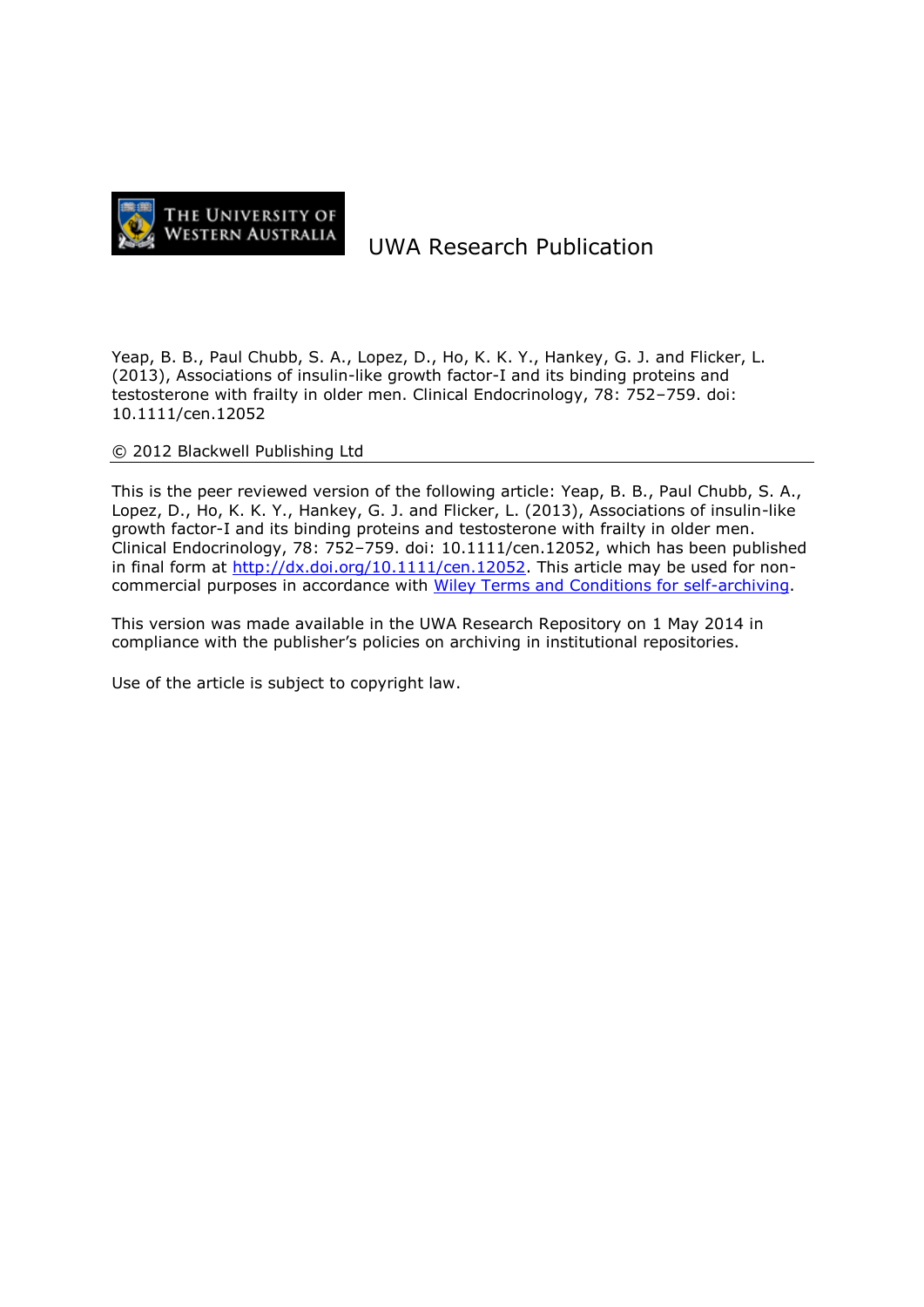**Accepted Article** CC

Received Date : 17-May-2012 Returned for Revision: 06-Sep-2012 Finally Revised Date : 12-Sep-2012 Accepted Date : 12-Sep-2012 Article category : R

# **Title**

Associations of Insulin-like Growth Factor-I and its binding proteins, and testosterone, with frailty in older men

## **Short title**

IGF-I, binding proteins, testosterone and frailty

#### **Authors**

Bu B. Yeap<sup>1,2</sup>, S.A. Paul Chubb<sup>1,3</sup>, Derrick Lopez<sup>4</sup>, Ken K.Y. Ho<sup>5</sup>, Graeme J. Hankey<sup>1</sup> and Leon Flicker $1,4$ 

# **Institutions**

<sup>1</sup>School of Medicine and Pharmacology, University of Western Australia, Perth, Western Australia, <sup>2</sup>Department of Endocrinology and Diabetes, Fremantle Hospital, Fremantle, Western Australia, <sup>3</sup>PathWest Laboratory Medicine, Royal Perth and Fremantle Hospitals, Perth, Western Australia, <sup>4</sup>WA Centre for Health and Ageing, Centre for Medical Research, University of Western Australia, Perth, Western Australia, and <sup>5</sup>Centres for Health Research, Princess Alexandra Hospital, Brisbane, Queensland, Australia.

This article has been accepted for publication and undergone full peer review but has not been through the copyediting, typesetting, pagination and proofreading process, which may lead to differences between this version and the Version of Record. Please cite this article as doi: 10.1111/cen.12052 © 2012 Blackwell Publishing Ltd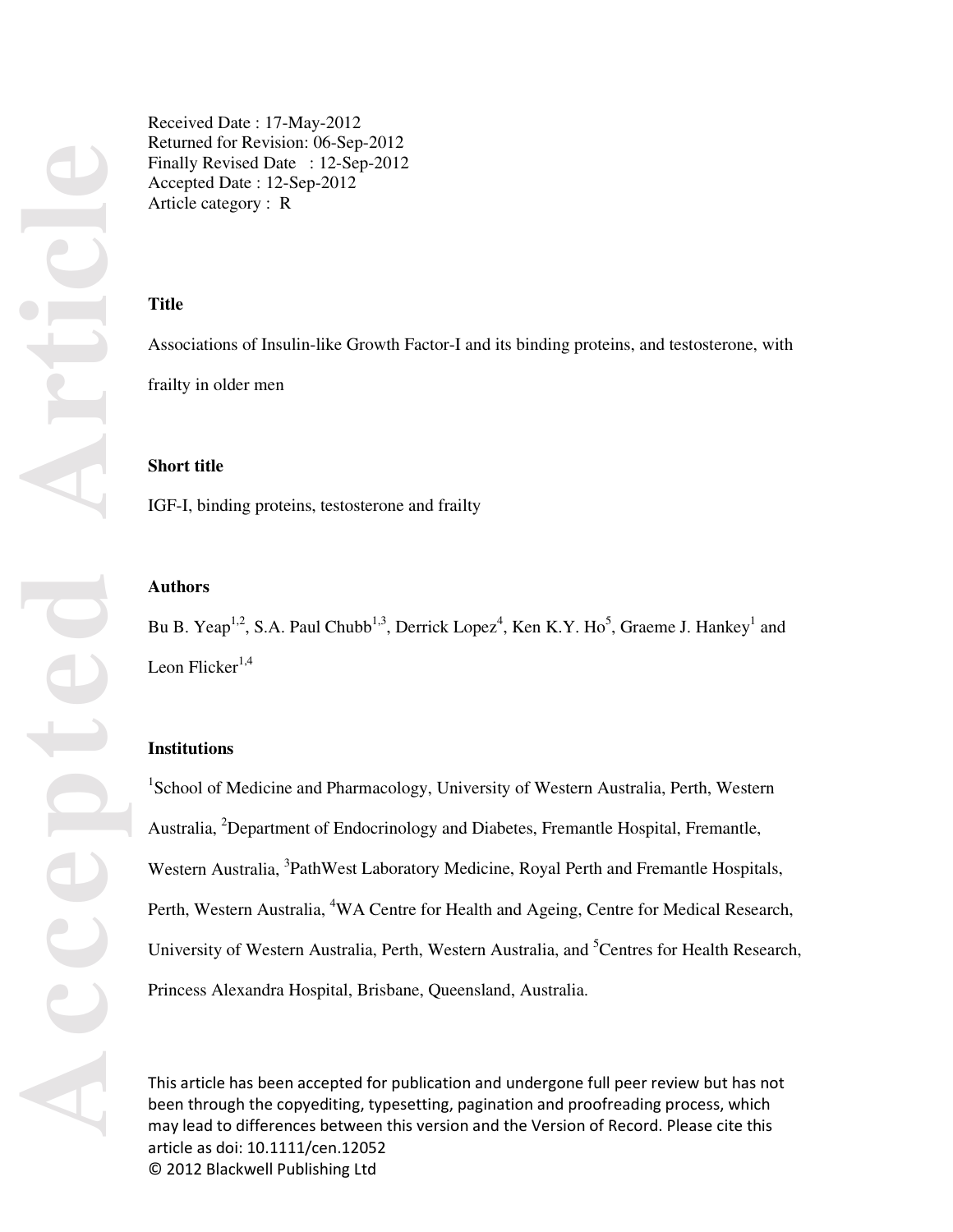#### **Correspondence**

Bu Beng Yeap MBBS, PhD School of Medicine and Pharmacology, Level 2, T Block, Fremantle Hospital, Alma Street, Fremantle, Western Australia 6160, Australia. Tel: +61 (8) 94313229 Fax: +61 (8) 94312977 Email: byeap@cyllene.uwa.edu.au

#### **Key words**

Insulin-like growth factor-I, IGF-binding proteins, testosterone, frailty, male ageing

#### **Acknowledgements**

The authors thank Sylvia Johnson of DSL Australia for advice regarding the assays of IGF-I and its binding proteins, Zoe Hyde for advice regarding the FRAIL scale, staff of Fremantle Hospital for assistance with the assays, management and staff of Shenton Park Hospital, and all the participants in the Western Australian Abdominal Aortic Aneurysm Program and the Health In Men Study. We acknowledge assistance received from the Data Linkage Unit of the Health Department of Western Australia.

# **Disclosures**

The authors declare that there is no conflict of interest that could be perceived as prejudicing the impartiality of the research reported.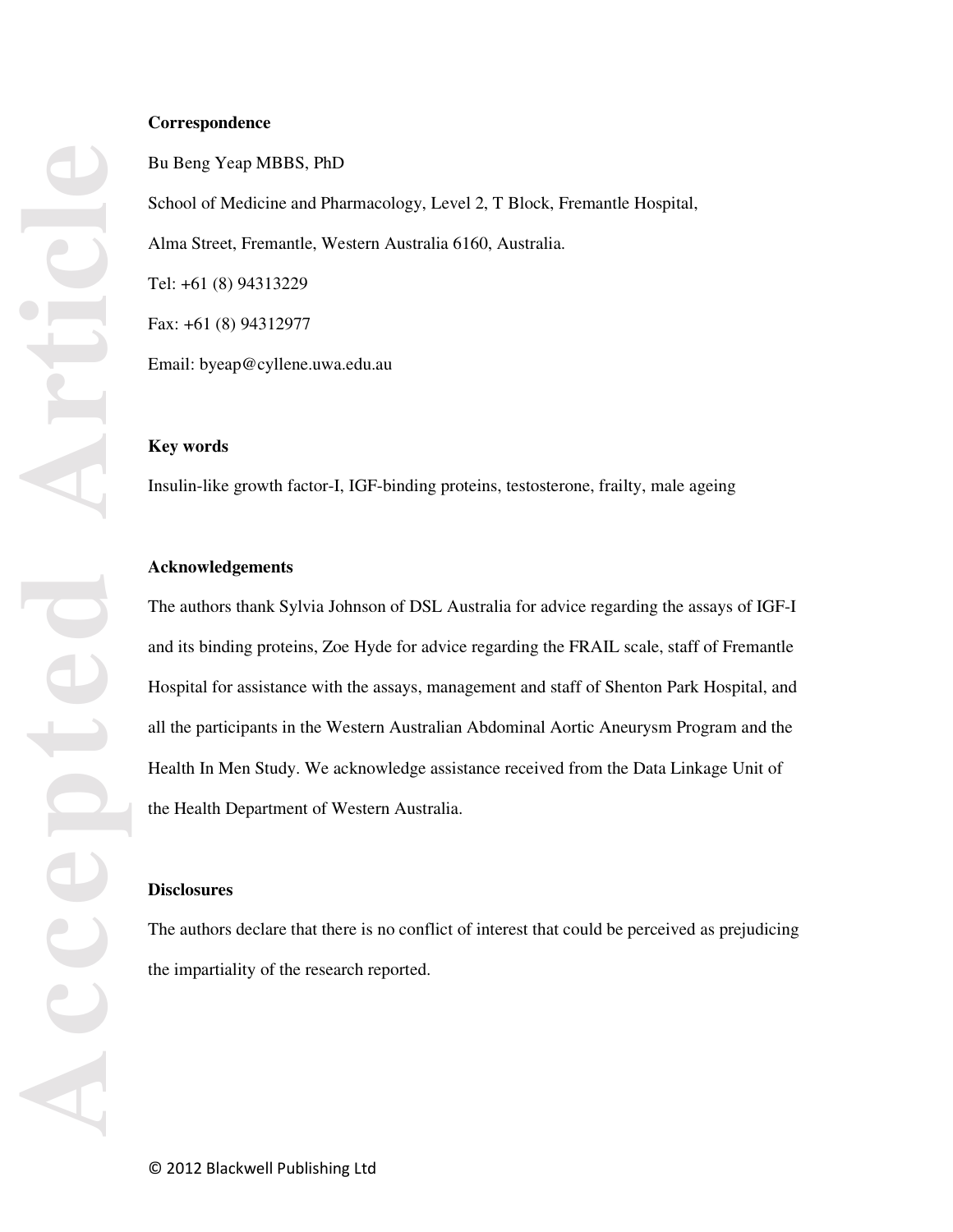#### **Abstract**

#### *Objective*

Ageing is associated with frailty, and decreased anabolic hormones, insulin-like growth factor-I (IGF-I) and testosterone. We hypothesised that components of the IGF-I system, in conjunction with testosterone, modulate frailty risk in the elderly. We examined associations between IGF-I, its binding proteins IGFBP1 and IGFBP3, and testosterone with frailty in men.

#### *Design*

Observational study of 3,447 community-dwelling men aged 70-89 years assessed in 2001-4, with 1,654 re-assessed in 2008-9.

#### *Methods*

Baseline total IGF-I, IGFBP1, IGFBP3 and testosterone were assayed. Frailty was assessed using the FRAIL scale, comprising 5 domains: fatigue; difficulty climbing stairs; difficulty walking >100 m; >5 illnesses; weight loss >5%. Men with  $\geq$ 3 domains were considered frail. *Results* 

At baseline 527 men (15.3%) were frail. Frail men had lower IGFBP3 (3,630 ng/ml vs not frail: 3,800 ng/ml, p<0.001) and comparable IGFBP1 (23.5 vs 21.5 ng/ml, p=0.09). In multivariate analyses, higher IGFBP1 was associated with increased prevalence of frailty (highest vs lowest quartile  $Q4:Q1$ , adjusted odds ratio  $[OR]=1.39$ ,  $95\%CI=1.03-1.88$ ). New onset frailty arose in 260 (17.5%) of 1,484 men. Lower baseline IGF-I predicted new onset frailty (Q1:Q4 OR=1.48, 95%CI=1.00-2.20) as did higher IGFBP1 (Q4:Q1 OR=1.59, 95%CI=1.01-2.50). Men with both IGF-I and free testosterone in Q1 had greater odds of prevalent frailty (OR=2.13, 95%CI=1.54-2.95).

#### *Conclusions*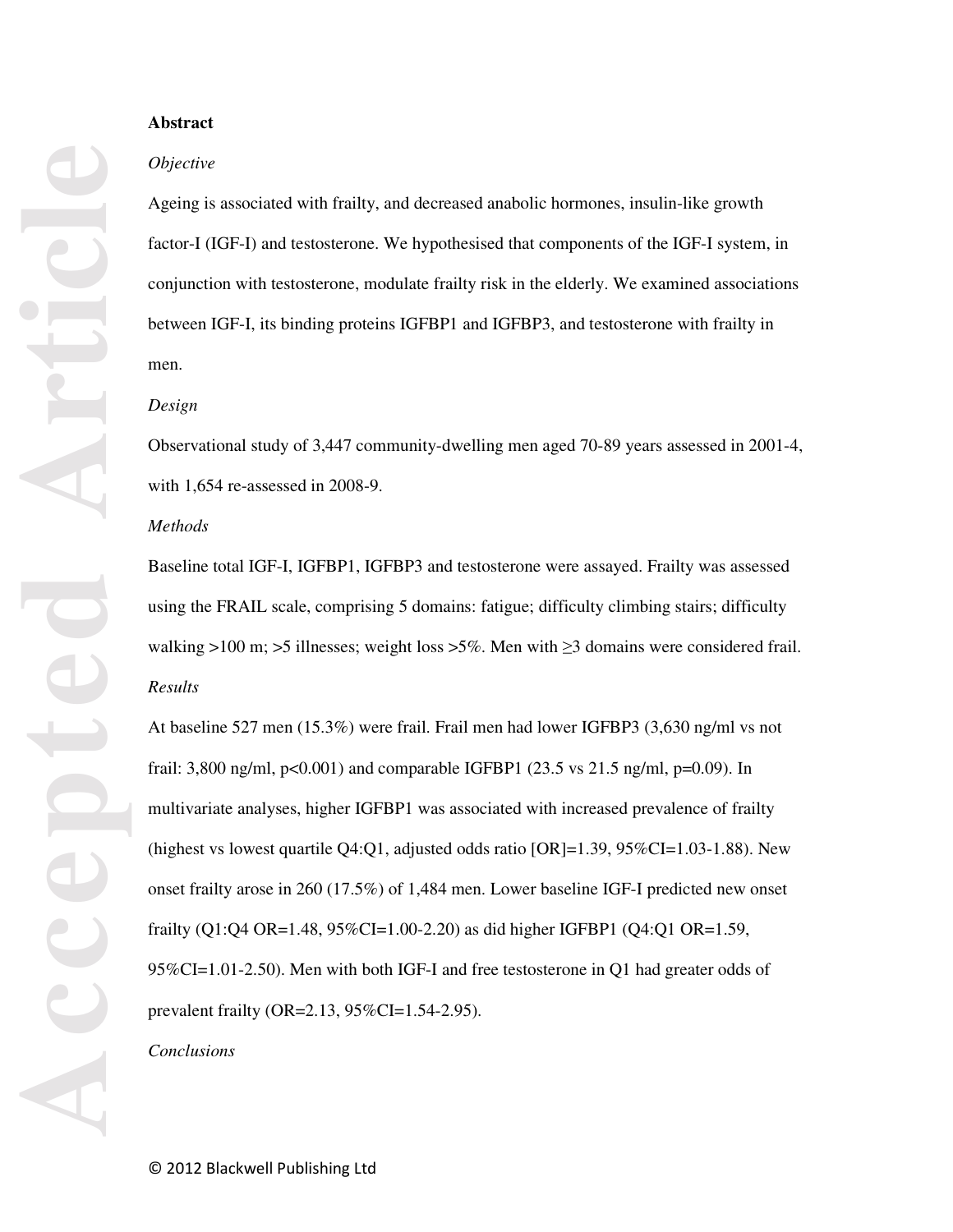Older men with higher IGFBP1 level, or both lower IGF-I and testosterone, are more likely to be frail, while those with lower IGF-I and higher IGFBP1 are more likely to become frail. Components of the IGF-I system may be biomarkers or independent predictors of frailty.

#### **Introduction**

Ageing is characterised by an increase in the prevalence of frailty, conceptualised by deterioration of multiple organ systems leading to loss of physiological reserve, diminished capacity to cope with stressors, and increased risk of disability and death [1,2]. One definition of frailty utilises the presence of three or more of five components: unintentional weight loss, exhaustion, poor grip strength, slow walking speed, or low physical activity [1]. The FRAIL scale has been proposed as an alternative tool for screening for frailty [3]. This utilises five elements of Fatigue, Resistance, Ambulation limitation, Illnesses, and Loss of weight, with frailty represented by the presence of three or more of these elements. Both scales reflect the presence of sarcopenia, or loss of lean muscle mass, which in turn leads to decreased muscle function which is regarded as a key factor in the development of frailty.

The underlying mechanisms that contribute to development of frailty as people age remain poorly understood. Insulin-like growth factor-I (IGF-I) is an anabolic hormone that regulates body composition and maintains muscle mass [4]. Ageing is associated with a decline in pituitary growth hormone secretion, resulting in reduced liver production of insulin-like growth factor-I (IGF-I) [5]. The bioavailability of IGF-I is modulated by binding to circulating IGF-binding proteins (IGFBPs), with the majority of circulating IGF-I carried within a ternary complex bound to IGFBP3 and the acid labile subunit (ALS) [6]. IGFBP1 binds a smaller fraction of plasma IGF-I, but in a manner responsive to metabolic status [7]. Insulin suppresses hepatic IGFBP1 synthesis, decreasing the amount available for binding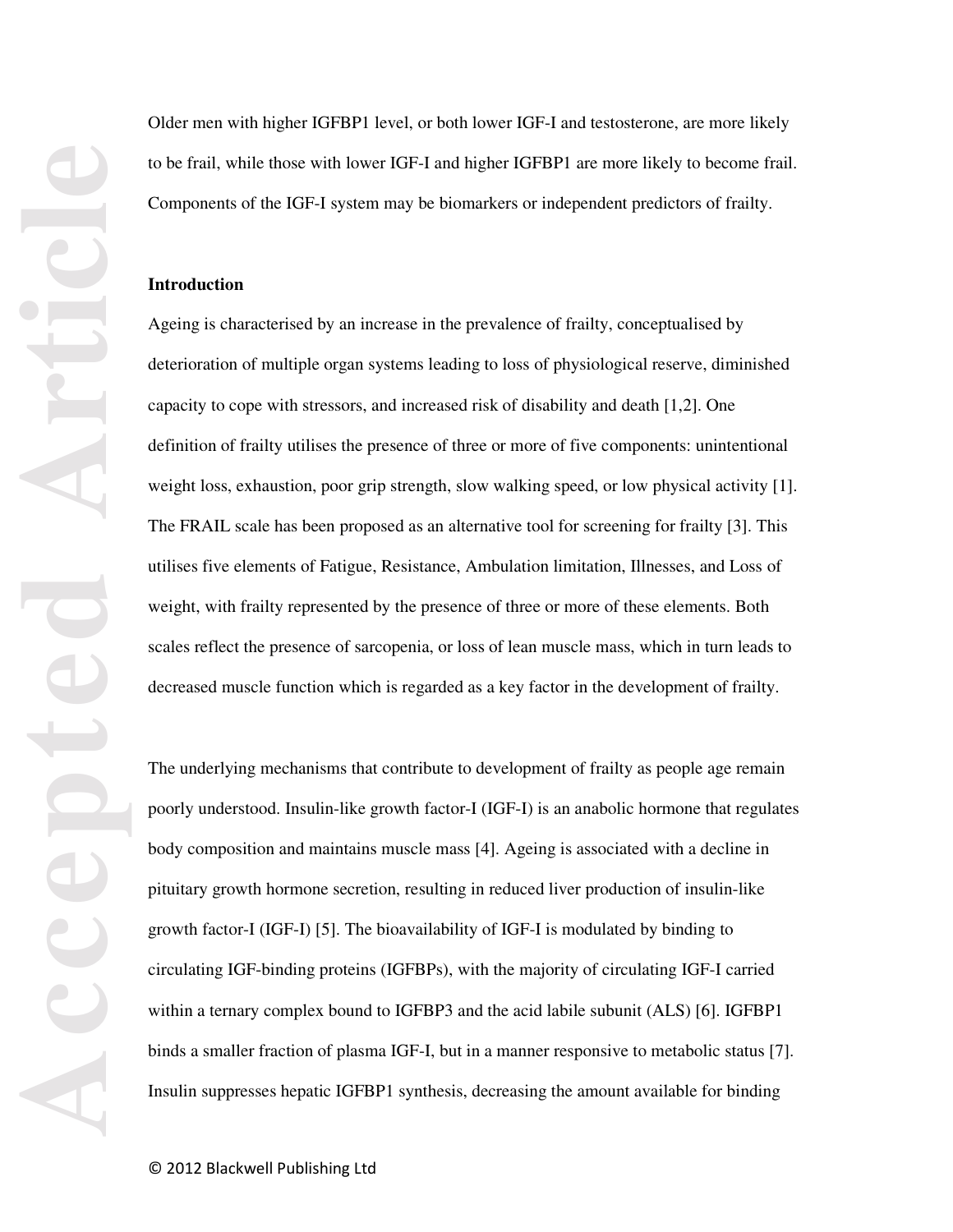IGF-I and accounting for the association of reduced IGFBP1 with insulin resistance or the metabolic syndrome [8]. IGF-I has been investigated as a potential contributor to risk of frailty in women [9,10]. However, despite its role as an anabolic hormone and its decline with age, there are limited data exploring the role of circulating IGF-I and its binding proteins in the genesis of frailty in ageing men.

We have previously shown that examining different components of the IGF-I system can be more informative than analysing circulating levels of IGF-I alone [11]. Therefore we examined associations of IGF-I and its binding proteins IGFBP1 and IGFBP3 with frailty in a population-based cohort of community-dwelling older men. Testosterone is another anabolic hormone [12]. As lower testosterone levels are associated with frailty [13], we assessed whether stratifying by both IGF-I and testosterone levels would identify men most at risk of being or becoming frail. Additionally, indices of insulin resistance are predictors of frailty [14], prompting us to exclude men with metabolic syndrome in a supplementary analysis.

#### **Methods**

#### *Study population*

The Health In Men Study (HIMS) is a longitudinal study of men who originally participated in a trial of screening for abdominal aortic aneurysm [15]. Briefly, between 1996-99 (wave 1: W1), 12,203 community-dwelling men aged 65 years and older resident in Perth, Western Australia attended a clinic and completed a questionnaire, providing a range of demographic and risk factor data. In 2001-04 (wave 2: W2), 4,249 of surviving men attended a clinic, completed a second questionnaire and provided a blood sample. In 2008-09 (wave 3: W3), surviving men were mailed a third questionnaire. A participant flow chart is shown in Figure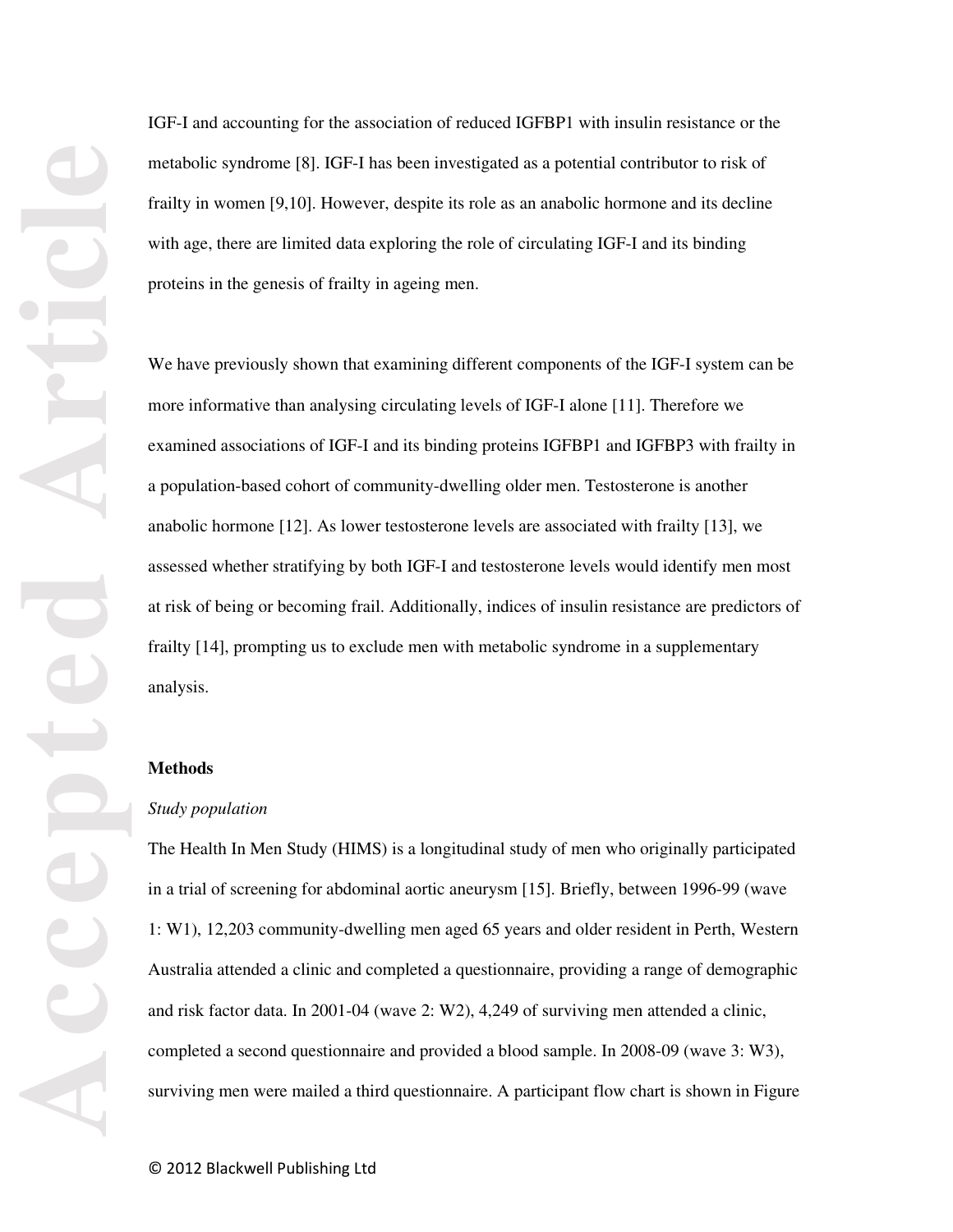1. These men were predominantly of Caucasian ethnicity. Demographic, medical and medications data were collected. The Human Research Ethics Committee of the University of Western Australia approved the study protocol and all men gave written informed consent before entering the study.

#### *Assessment of frailty*

Frailty was assessed at W2 and at W3 using the FRAIL scale [3]. This screening tool assesses five domains: **F**atigue, **R**esistance, **A**mbulation, **I**llnesses, and **L**oss of weight. Fatigue, resistance and ambulation were assessed from responses to the SF-36 Health Survey [16]. Participants scored positive for **F**atigue if they responded "all of the time", "most of the time", or "a good bit of the time" to the questions "did you feel worn out?" or "did you feel tired?", or answered "some of the time", "a little of the time", or "none of the time" to the question "did you have a lot of energy?". Deficits were recorded for **R**esistance or **A**mbulation if participants reported that they were "limited a lot" or "limited a little" in their ability to climb one flight of stairs, or walk 100 metres respectively. A deficit was recorded for **I**llness if the participant reported more than 5 of the following: arthritis, diabetes, angina or myocardial infarction, hypertension, stroke, asthma, chronic bronchitis, emphysema, osteoporosis, colorectal cancer, skin cancer, depression or an anxiety disorder, Alzheimer's disease or other dementia, or leg ulcers. Participants scored positive for **L**oss of weight if their weight decreased by more than 5% between W1 and W2, or between W2 and W3. Men were classified as being frail if they presented problems in three or more of these five domains.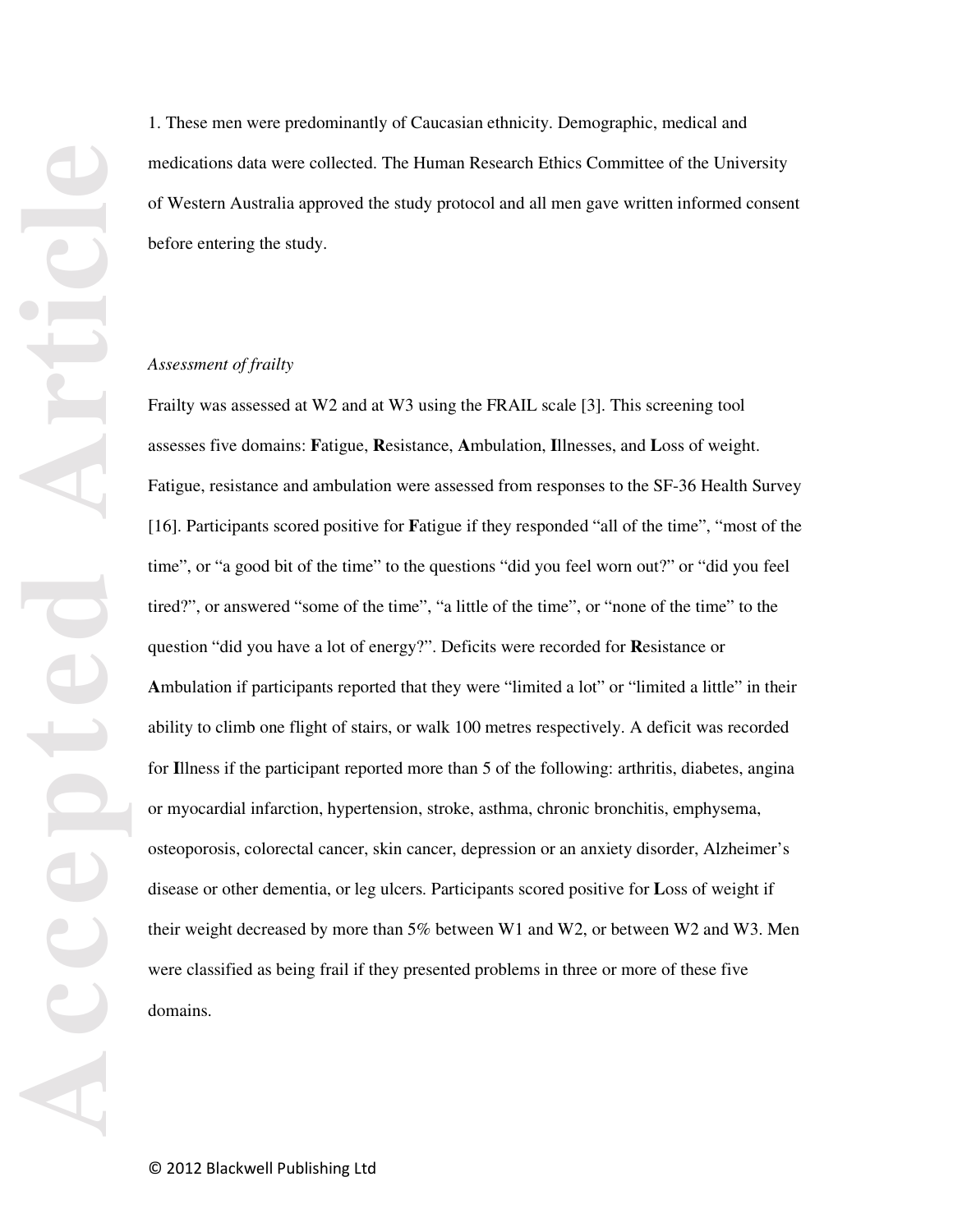#### *Assessment of medical comorbidities*

Questionnaire responses were utilised to collect data on medical comorbidities. Smoking history was categorised as current, ex-smoker or life-long non-smoker. Hypertension was defined as a recorded blood pressure ≥140/90 or having a diagnosis of hypertension or receiving treatment for high blood pressure. Dyslipidemia was defined as having HDL <0.9 mmol/L, LDL  $\geq$ 3.4 mmol/L, triglycerides  $\geq$ 1.8 mmol/L or total cholesterol  $\geq$ 5.5 mmol/L, or receiving lipid-lowering therapy. Diabetes was defined as having been diagnosed with or receiving treatment for diabetes, fasting glucose level >7 mmol/L or non-fasting glucose >11.1 mmol/L. Cardiovascular disease (CVD) was defined as history of angina, acute myocardial infarction or stroke by questionnaire responses, or hospital diagnoses of these conditions prior to Wave 2. Additional information on medical co-morbidities was obtained from the Western Australian Data Linkage System which links together records from the Mental Health Information System, cancer register, death register and hospital morbidity data [17].

#### *Laboratory assays*

Blood samples were collected between 0800 and 1030 hours. Plasma was prepared immediately following phlebotomy and stored at  $-80^{\circ}$ C until assayed. Hormone assays were performed as previously described [11]. Briefly, total IGF-I, IGFBP1 and IGFBP3 were assayed using reagent kits of single lot numbers from Diagnostics Systems Laboratories Inc (DSL, supplied by Beckman Coulter, Gladesville, NSW, Australia). The assays were automated using a Grifols Triturus ELISA processor (Vital Diagnostics, Castle Hill, NSW, Australia). For measurement of total IGF-I, samples were pretreated with acid to displace IGF-I from binding proteins, followed by neutralisation and addition of binding inhibitors prior to assay. Between-run imprecision (coefficient of variation) was 12.2% and 8.6% at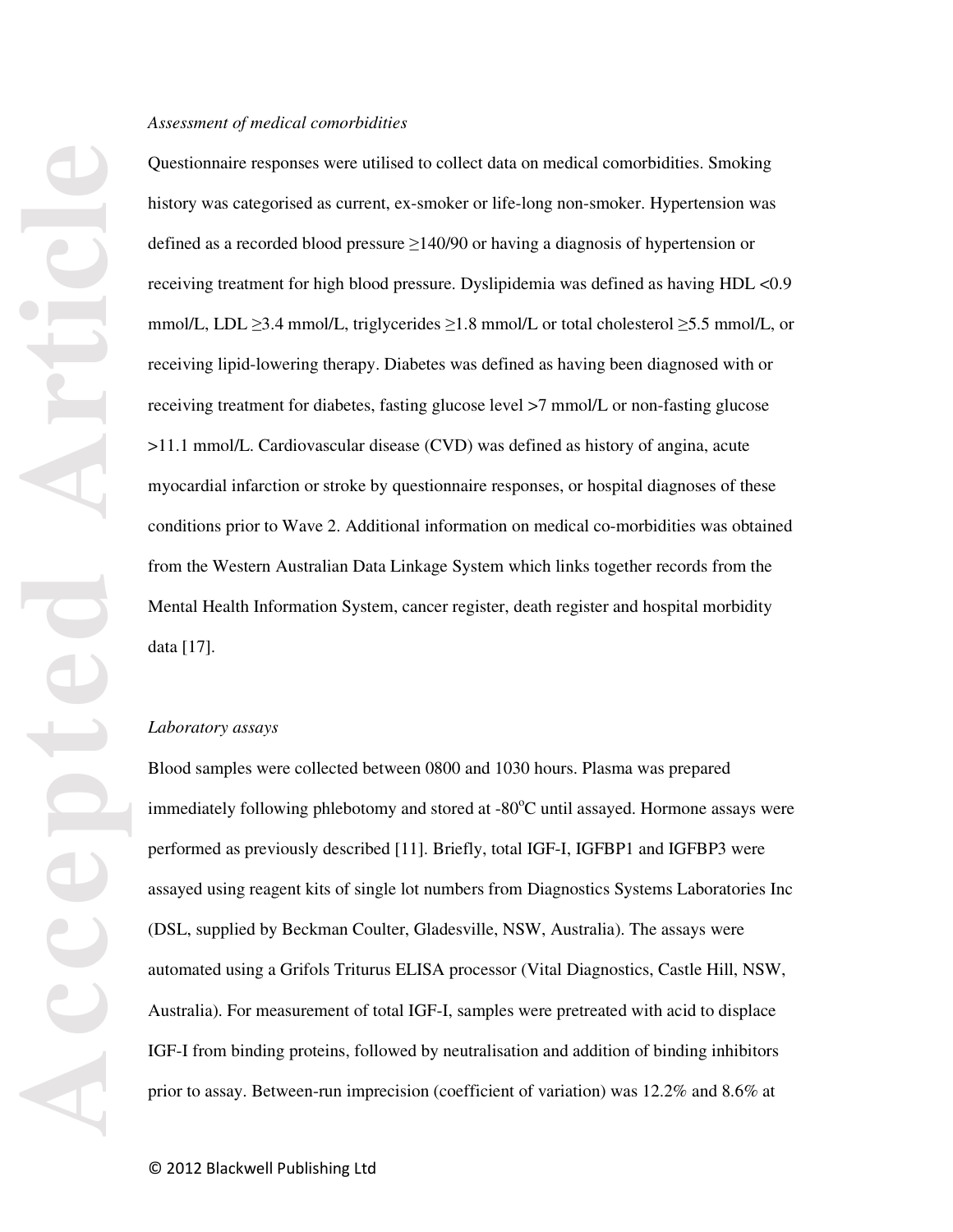117 and 216 ng/ml IGF-I; 8.6% and 5.2% at 3.1 and 49 ng/ml IGFBP1; and 16.8% and 4.4% at 540 and 4300 ng/ml IGFBP3. All assays were carried out on freshly thawed aliquots of EDTA plasma in a series of runs performed between January 2008 and February 2009. Testosterone results measured by immunoassay in this cohort have been previously reported, as have calculated free testosterone values [18]. Coefficient of variation for testosterone was 11.2% at 7.2 nmol/l and 8.9% at 18 nmol/l [18].

#### *Statistical analysis*

Data were analysed with the statistical package Stata, version 11.2 (StataCorp, 2011). Continuous variables were presented as mean  $\pm$  standard deviation (SD) and comparisons performed using Student's t-test. Nominal variables were presented as percentages (%) and compared with the Chi-squared test. Logistic regression analysis was used to assess odds ratio for frailty according to quartiles of IGF-I, IGFBP1 or IGFBP3. To determine if there were trends across quartiles of IGF-I, IGFBP1 and IGFBP3, the data were tested for linearity and entered as a continuous variable in the model. A trend was considered to exist if the odds ratio for these quartiles when entered as a continuous variable was significantly different from 1 (p<0.05). Regression analyses were adjusted for age, BMI, smoking, fasting status at time of blood collection and diabetes. Cross-sectional analyses were conducted to test associations of IGF-I and its binding proteins with presence of frailty at W2. Longitudinal analyses were performed after excluding men with frailty at W2, to test associations of IGF-I and its binding proteins with new onset of frailty at W3. As men with lower total IGF-I and higher IGFBP1 levels might be expected to have less bioavailable IGF-I, associations with frailty were examined after stratifying men accordingly. Finally, logistic regression models were used to assess risk of frailty for men with both IGF-I and free testosterone levels in the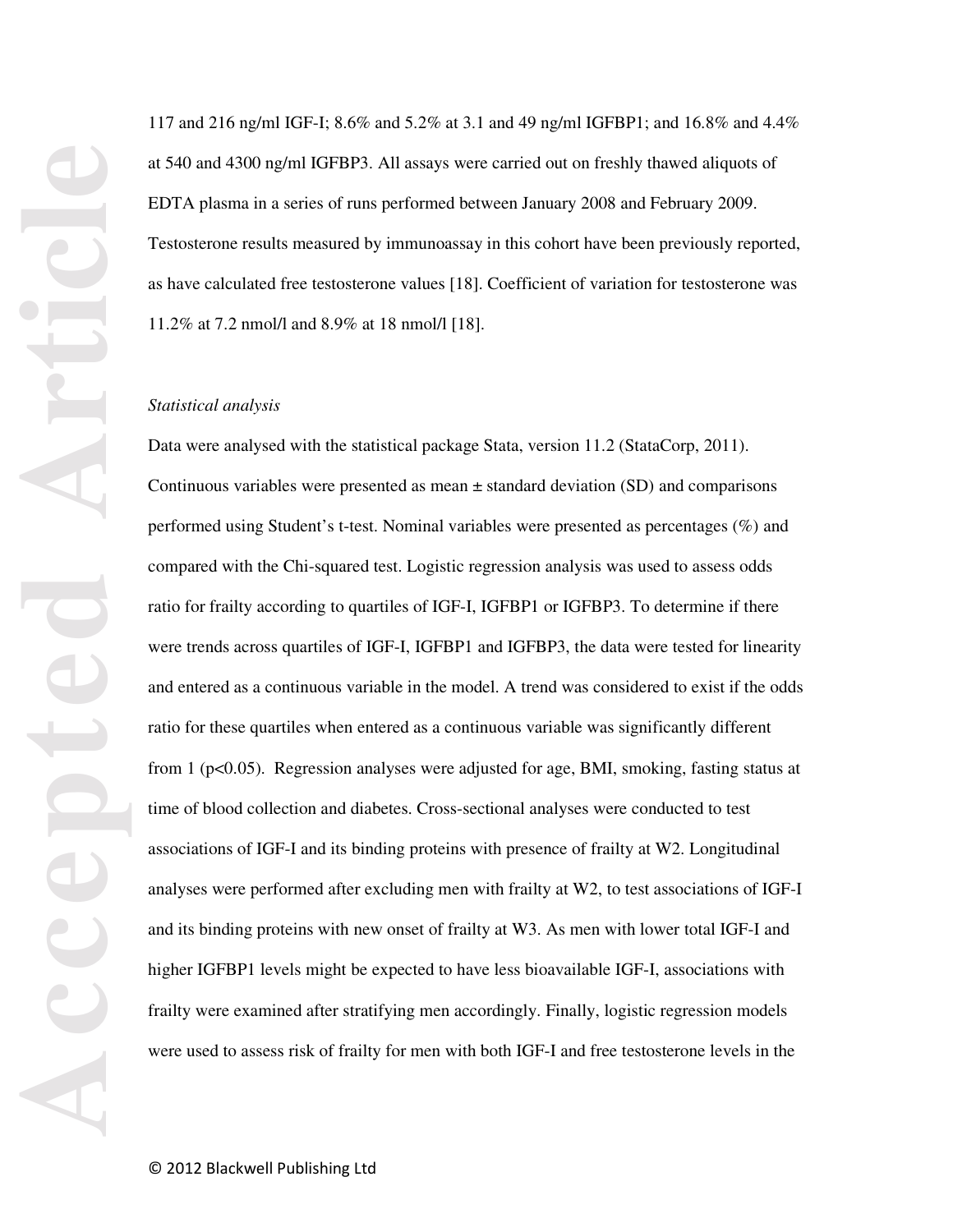lowest quartile of their respective values. In a supplementary analysis, we excluded men with metabolic syndrome. P values of <0.05 were considered significant.

#### **Results**

#### *IGF-I, IGFBP3 and IGFBP1 levels in frail men*

Of 4,249 men who were assessed at W2, after excluding men for whom suitable plasma aliquots could not be retrieved and men with incomplete data, IGF-I, IGFBP1 and IGFBP3 data were available for 3,970 men. Descriptive data from this cohort have been published previously showing that IGF-I and IGFBP3 levels were negatively correlated with increasing age, while IGFBP1 levels were positively correlated [11]. We then excluded 333 men who reported use of testosterone, hormonal therapies interfering with androgen production or action, and prostate cancer. Another 190 men had incomplete data, leaving 3,447 men for the analysis. Demographic, physical and biochemical data for these men are shown in Table 1. 527 men were classified as frail at baseline (15.3%), and these men had comparable IGFBP1 and lower IGFBP3 levels compared with men who were not.

#### *Associations of IGF-I, IGFBP1 and IGFBP3 with prevalent frailty*

In univariate analyses, higher IGFBP3 was associated with reduced odds ratio (OR) of frailty (highest vs lowest quartile, Q4:Q1 OR=0.59, 95% confidence interval [CI]=0.46-0.77, p<0.001 for trend) (Table 2). However, this association was attenuated after adjustment for covariates. In the multivariate analysis, higher IGFBP1 was associated with increased OR for frailty (Q4:Q1: adjusted OR=1.39, 95%CI=1.03-1.88, p=0.035 for trend).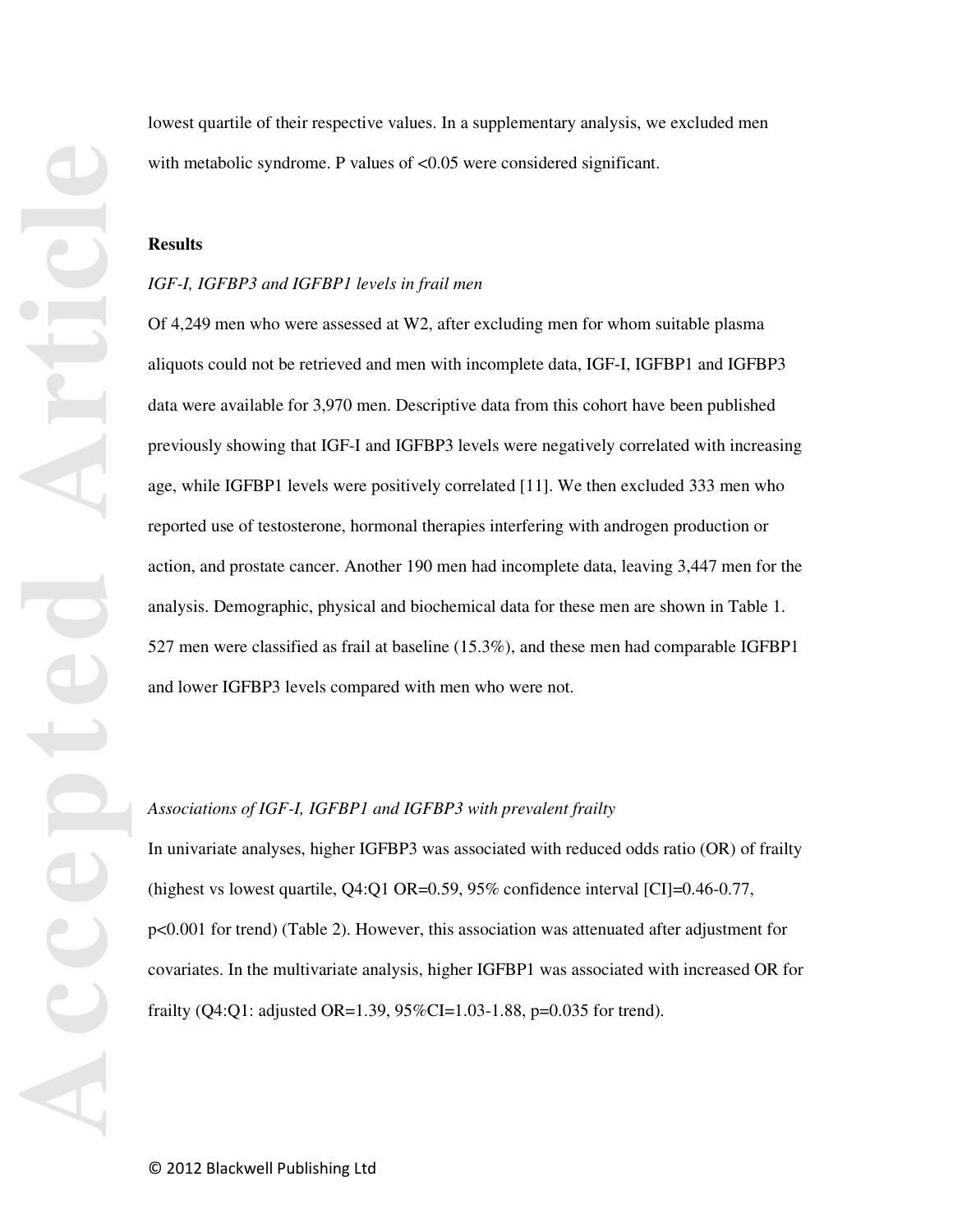*Associations of IGF-I, IGFBP1, IGFBP3 and IGF-I/IGFBP3 with new onset frailty* 

Of the 3,447 men in the cross-sectional analysis, 2,959 were alive at W3. Of these, 1,654 completed and returned the questionnaire at W3. Men who did not respond were older (77.6 vs 75.6 years, p<0.001) and more likely to be frail  $(14.9 \text{ vs } 10.9\% , p=0.001)$  at W2. Excluding 170 men who were frail at W2 there were 1,484 men for the longitudinal analysis, aged 76-93 years at W3. 260 of these men who were not frail at W2 had become frail at W3 (17.5%). In univariate analysis, lower IGF-I level was associated with increased risk of new onset frailty  $(Q1:Q4 \text{ OR} = 1.66, 95\% \text{ CI} = 1.13 - 2.43, p = 0.015 \text{ for trend}$ . Higher IGFBP3 was associated with reduced risk ( $p=0.038$  for trend) (Table 3). However, following adjustment for covariates both these associations were attenuated. There were trends toward an association between lower IGF-I and increased odds of new onset frailty (Q1:Q4, adjusted  $OR=1.48$ ,  $95\%CI=1.00-2.20$ ,  $p=0.081$  for trend) and higher IGFBP1 and increased odds of new onset frailty (Q4:Q1, adjusted OR=1.59, 95%CI=1.01-2.50, p=0.085 for trend).

#### *Stratification by low IGF-I and high IGFBP1 level*

To investigate these trends further, we stratified men according to IGF-I level in the highest quartile and IGFBP1 in the lowest  $(>173 \text{ and } <11.8 \text{ ng/ml respectively})$ , IGF-I in the lowest quartile and IGFBP1 in the highest  $\left($ <103 and >32.9 ng/ml respectively) with the remaining men as the reference group (Table 4). The interaction term for IGF-I and IGFBP1 was not significant ( $z=0.52$ ,  $p=0.604$ ). In the multivariate analysis, men with IGF-I <103 ng/ml and IGFBP1 >32.9 ng/ml possessed a two-fold increased risk for new onset frailty (adjusted OR= $2.08$ ,  $95\%$ CI= $1.22-3.53$ ).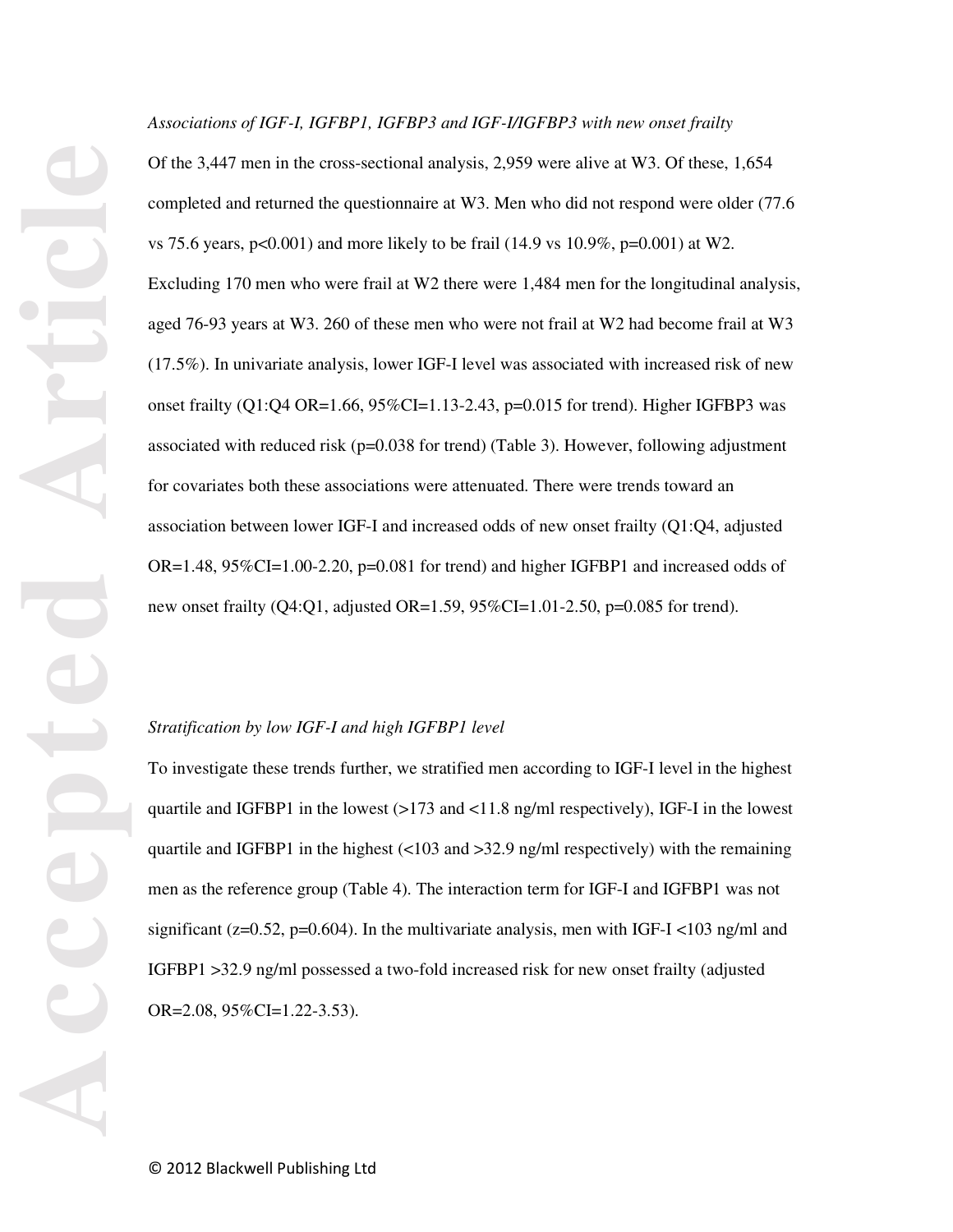#### *Stratification by low IGF-I and low free testosterone level*

To assess whether men with both low IGF-I and low free testosterone levels would have the greatest risk of being or becoming frail, we stratified men using thresholds for the lowest quartile of IGF-I (<103 ng/ml) and the lowest quartile for free testosterone (<222 pmol/L) (Table 5). In univariate analyses, men with both IGF-I and testosterone values in the lowest quartiles had increased odds of being frail at baseline (OR=2.90, 95%CI=2.14-3.94). In multivariate analyses the association of low IGF-I and low testosterone with prevalent frailty remained (OR=2.13, 95%CI=1.54-2.95). There was a significant interaction between IGF-I and free testosterone in the analysis of frailty at baseline  $(z=-3.45, p=0.001)$ . Men with both low IGF-I and free testosterone were more likely to be frail compared to men with low free testosterone alone (OR=1.45, 95%CI=1.01-2.07, p=0.04).

There was no significant association of low IGF-I and low testosterone with new onset frailty in univariate ( $OR=1.53$ ,  $95\%CI\ 0.85-2.75$ ) or multivariate analyses ( $OR=1.12$ , 95%CI=0.59-2.10). In the adjusted analysis, men with low IGF-I and normal free testosterone were more likely to become frail (OR=1.50, 95%CI=1.05-2.15).

#### *Supplementary analysis*

Insulin resistance is associated with lower IGFBP1, and men with low IGFBP1 are more likely to have metabolic syndrome [8,11]. To examine whether presence of metabolic syndrome might confound the association of IGFBP1 with frailty, we performed a sensitivity analysis excluding all men with metabolic syndrome. Metabolic syndrome was defined according to the NCEP-ATPIII classification as 3 or more of: waist circumference >102 cm, fasting plasma glucose  $\geq$ 5.6 mmol/L or a known diagnosis of diabetes, fasting serum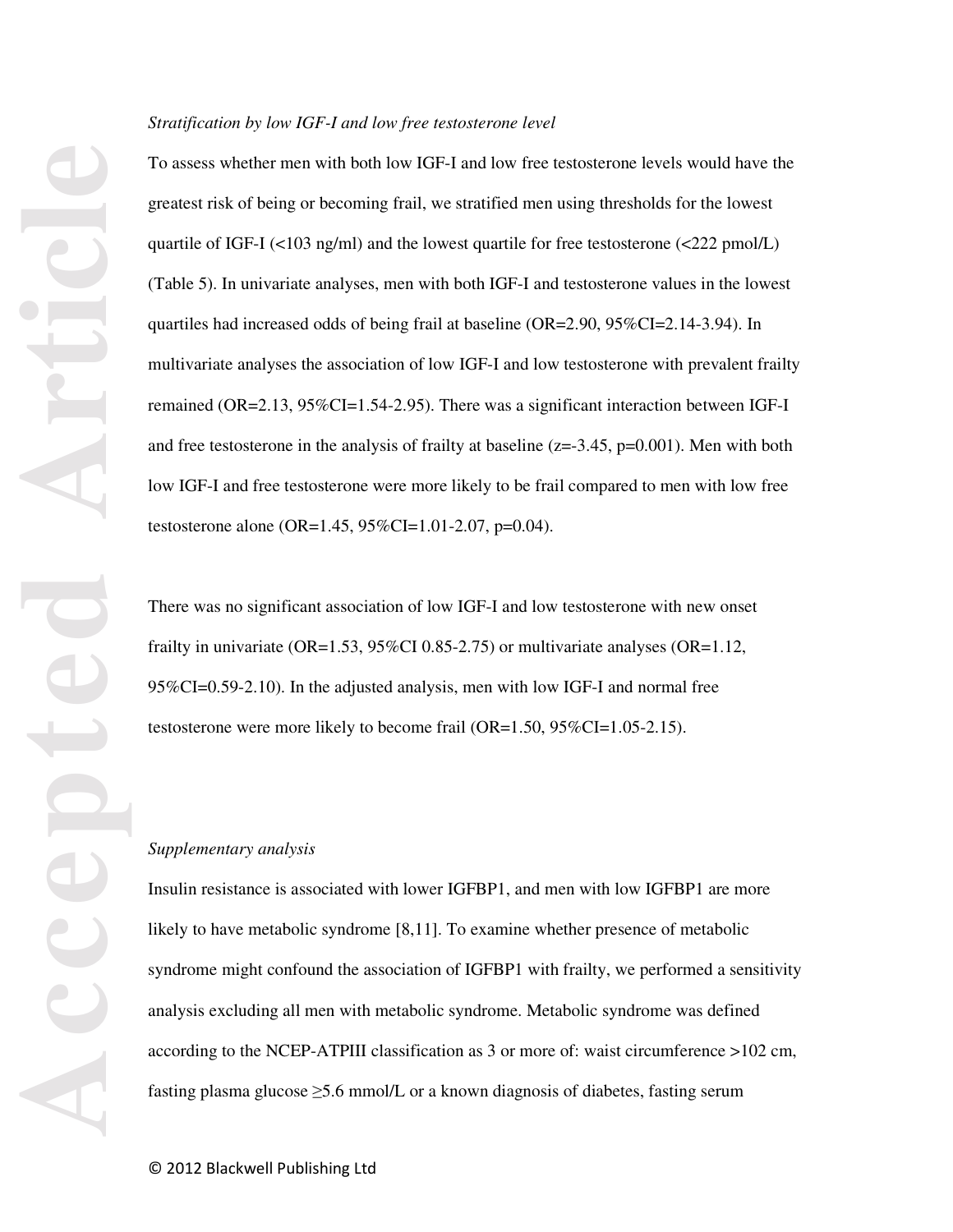triglycerides ≥1.7 mmol/L, fasting HDL cholesterol <1.03 mmol/L or blood pressure ≥130/85 mmHg [11]. In multivariate analysis, higher IGFBP1 remained associated with increased odds of frailty at baseline  $(Q4:Q1$  adjusted  $OR=1.63$ ,  $95\%CI=1.07-2.47$ ,  $p=0.017$ for trend).

#### **Discussion**

We found that there was no independent association of either IGF-I or IGFBP3 with prevalent frailty or new onset of frailty in community-dwelling older men. However, men with higher IGFBP1 levels were more likely to be frail, while those with either IGF-I in the lowest quartile or IGFBP1 in the highest quartile were more likely to become frail. Men with both lower IGF-I and lower free testosterone levels were more likely to be frail.

These results are relevant as previous studies have suggested a role for IGF-I in the maintenance of muscle mass and prevention of sarcopenia [4]. IGF-I mediates growth and repair in skeletal muscle, hence the expectation that lower IGF-I levels might predispose to frailty (for review, see [19]). However, GH supplementation at a dose sufficient to increase circulating IGF-I did not enhance the improvement in muscle strength following exercise training in older men [20]. A systematic review of GH therapy in healthy older adults concluded that the available data were limited, with GH treatment resulting in modest decreases in fat mass and increases in lean body mass [21]. A previous study of 494 women aged 70-79 years reported an increased odds ratio for frailty in those with IGF-I in the lowest quartile, which did not reach statistical significance [9]. A cross-sectional analysis reported a bivariate U-shaped association: compared to women with low white blood cell (WBC) counts and high IGF-I levels defined by tertiles, women with low WBC counts and low IGF-I levels, high WBC counts and low IGF-I, and high WBC and high IGF-I levels had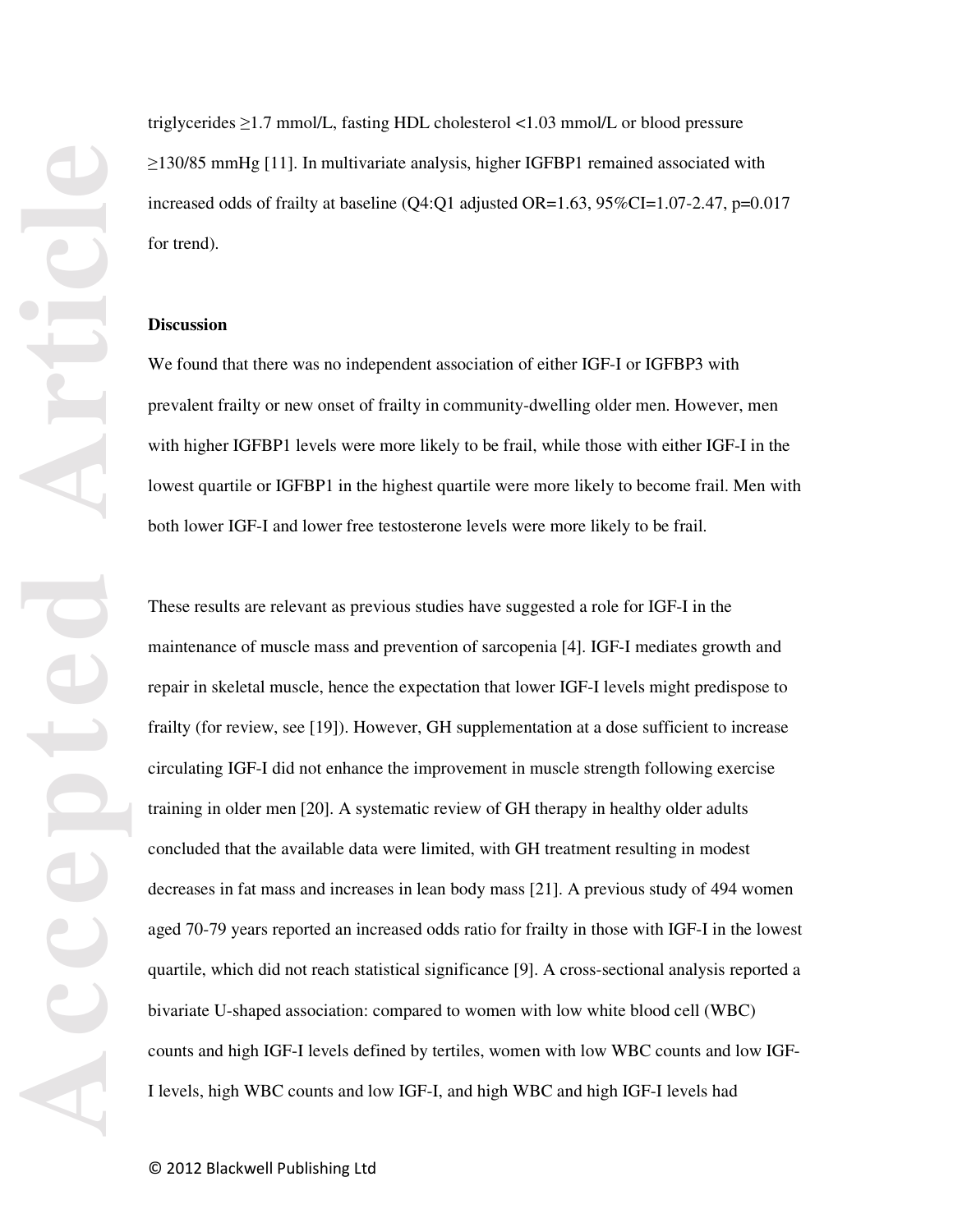increased odds of frailty [10]. Our findings in a large cohort of older men demonstrate no independent associations of IGF-I or IGFBP3 with frailty, and thus do not support the concept that interventions which raise IGF-I levels might prevent frailty.

Lower circulating IGF-I has been associated with an increased risk of heart failure and occlusive atherosclerotic disease such as stroke and coronary heart disease [22-24]. Lower IGF-I levels have also been associated with all-cause or CVD-related mortality [25,26]. A recent meta-analysis reported a U-shaped association of IGF-I with mortality, with increased mortality associated with low and high IGF-I levels  $(10^{th} \text{ vs } 50^{th} \text{ and } 50^{th} \text{ vs } 90^{th} \text{ percentiles})$ [27]). However, the hazard ratios were modest (1.56 and 1.29 respectively). Published studies are not wholly consistent, for instance in this cohort we found no independent association of IGF-I levels with either all-cause or cardiovascular mortality [28]. We did find that lower and higher IGF-I and IGFBP3 levels were associated with metabolic syndrome [11], which is consistent with the findings of the meta-analysis with respect to mortality [27]. Therefore the IGF-I system may contribute to, or be a biomarker for, cardiovascular disease in ageing. However, circulating IGF-I in isolation is not closely associated with the outcome of frailty.

In this study lower IGFBP1 levels were associated with lower odds of frailty at baseline. Lower IGFBP1 levels are associated with metabolic syndrome, but this association remained unchanged after exclusion of all men with metabolic syndrome who would be expected to have a greater degree of insulin resistance. Therefore, the finding is unlikely to be due to confounding from this source. We postulate that lower IGFBP1 levels might reflect reduced binding capacity for IGF-I and therefore the presence of increased proportions of unbound or bioavailable IGF-I, and that this fraction of IGF-I could be the most relevant [7,26]. Of note,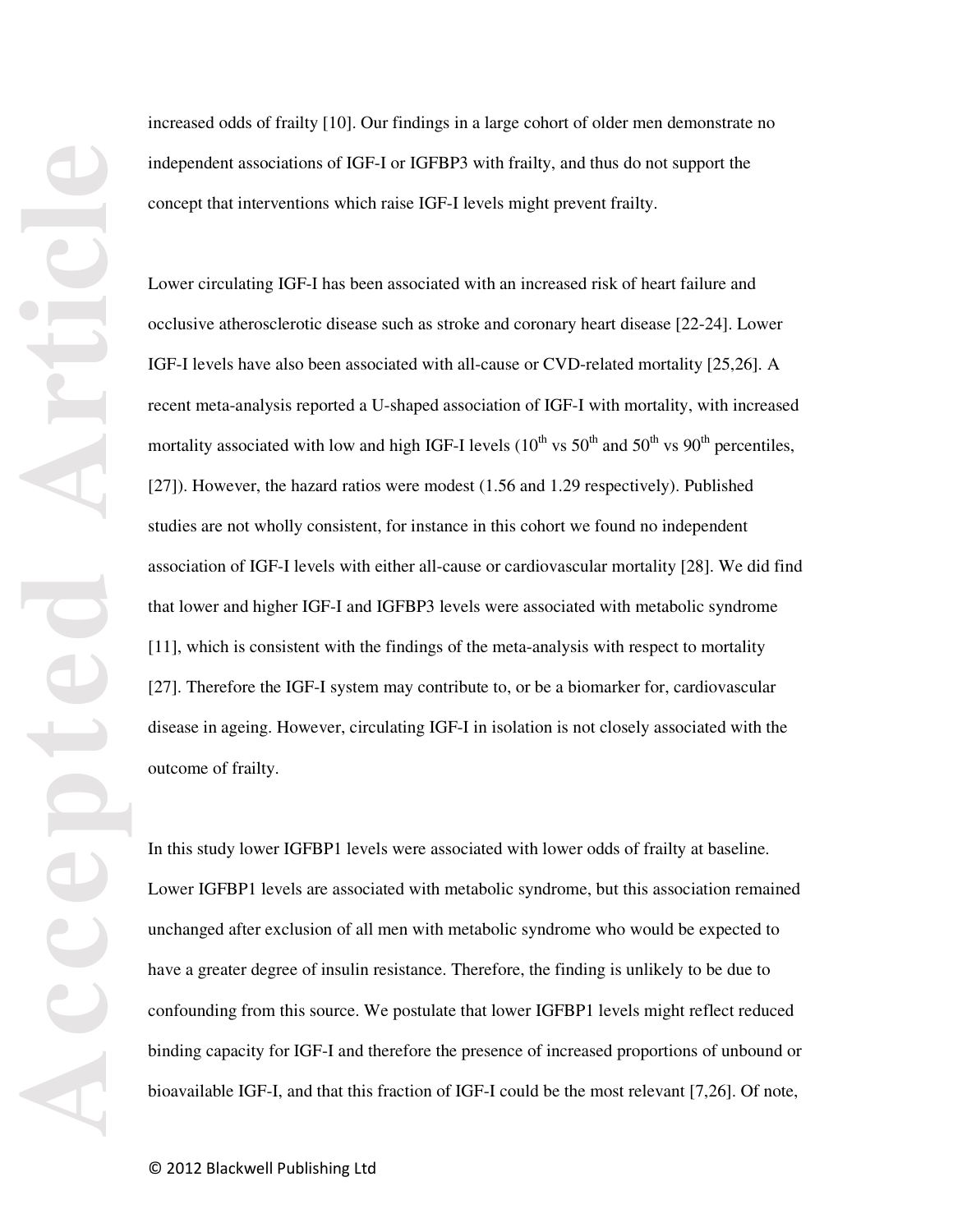men with both lower IGF-I and higher IGFBP1 levels were significantly more likely to become frail, showing a two-fold increased risk in the multivariate analysis. Thus higher IGFBP1, or the combination of lower IGF-I and higher IGFBP1, could reflect reduced levels of bioavailable or bioactive IGF-I and loss of its anabolic action predisposing to sarcopenia. It is also possible that IGFBP1 may act independently of IGF-I on a cellular level to influence specific tissues [29]. Higher IGFBP1 levels have been associated with increased all-cause and cardiovascular mortality [28,30,31]. Therefore, further studies are needed to clarify whether IGFBP1 is a biomarker or a causal factor for divergent health outcomes including frailty. Additional studies are also required to explore the interaction of IGFBP1 and IGF-I levels on other health outcomes.

Lower testosterone levels are associated with frailty in both cross-sectional and longitudinal analyses from this cohort and elsewhere [13,32]. The combination of both testosterone and GH therapy appears to additively increase lean body mass and reduce fat mass when compared to either agent alone [33,34]. Therefore men with both low IGF-I and low testosterone levels could be most at risk for frailty. We demonstrated that men with low IGF-I and low free testosterone levels were more likely to be frail, but not more likely to become frail over time. We offer two explanations for this observation. The combination of low testosterone and low IGF-I may be a biomarker for existing frailty, rather than an independent predictor of its onset *de novo*. If so, underlying ill-health may be a common factor underlying both low anabolic hormone levels and frailty. Alternatively, it is possible that the reduced number of men re-assessed in 2008-09 might have resulted in inadequate statistical power to demonstrate a longitudinal association of low testosterone and low IGF-I levels with frailty. Of note, in this analysis men with low IGF-I and normal free testosterone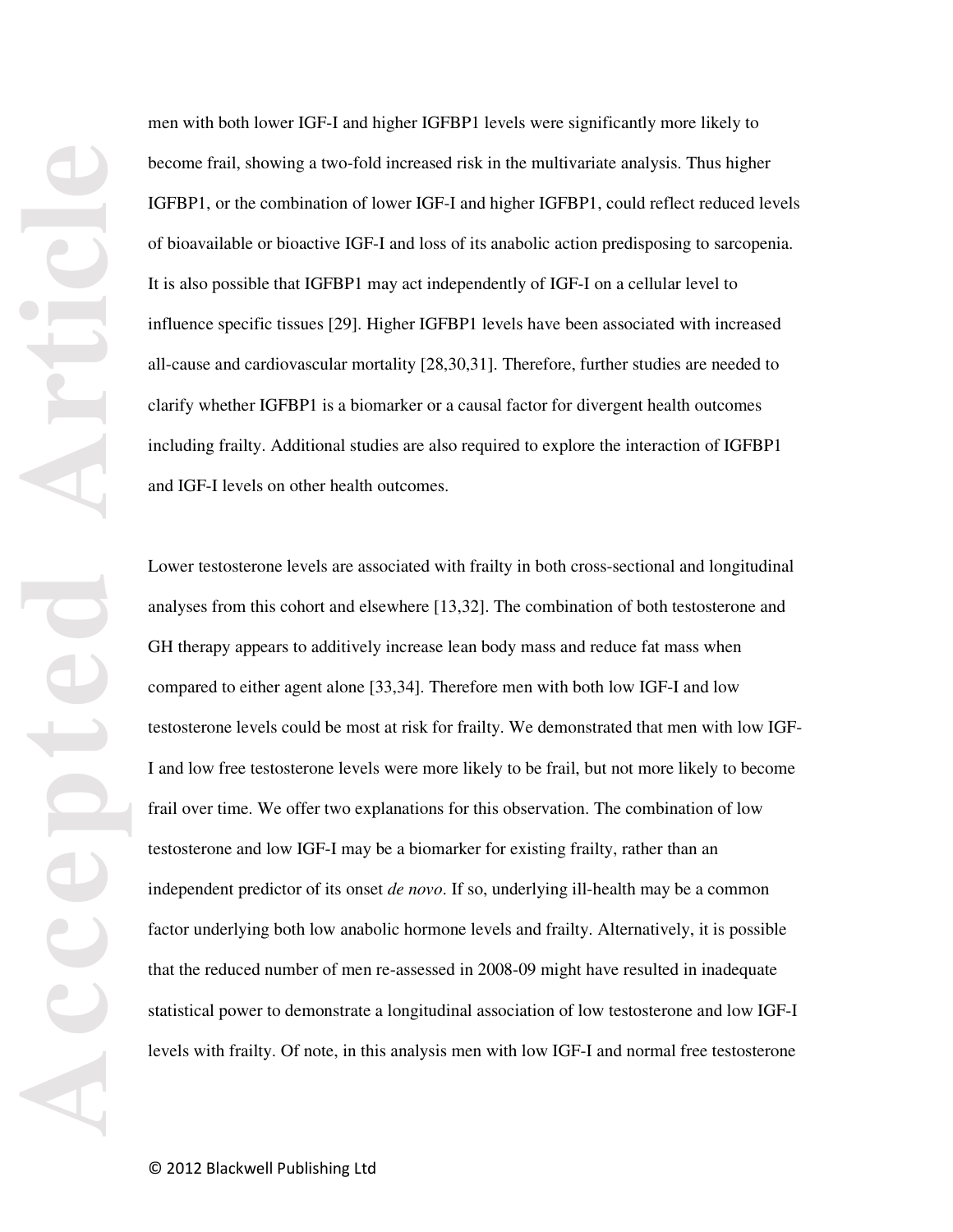had a significantly increased risk of becoming frail, supporting the relevance of the IGF-I system to the development of frailty.

The strengths of this study include the large sample size, the availability of results for both IGF-I and its binding proteins and for testosterone, adjustment for several potential confounders in the multivariate analyses, and the combination of cross-sectional and longitudinal analyses. Study limitations include the fact that the cohort comprised men who returned for assessment and blood sampling from an earlier population-based sample and only a proportion of surviving men responded to the questionnaire at W3. Therefore a "healthy survivor" effect is possible which would make our results more conservative and applicable to generally healthier community-dwelling older men. The limited response at W3 may have reduced our power to detect underlying associations of IGF-I and its binding proteins with new onset frailty. We used a single blood sample, and did not have the capacity to measure free or unbound IGF-I levels either by immunoassay or ultracentrifugation, nor were we able to measure circulating IGF-I bioactivity [26]. Therefore our assessment was limited to circulating total IGF-I, IGFBP1 and IGFBP3. We measured testosterone by immunoassay, and calculated free testosterone values [18]. We used the FRAIL scale to assess frailty, rather than a measure based on the Fried criteria [1]. However, we have shown that the FRAIL scale is a robust predictor of mortality in this cohort of older men [13]. A component of the FRAIL scale is loss of weight, which may be associated gain of insulin sensitivity and therefore with higher IGFBP1 levels [8], or with higher testosterone levels [35]. If this were the case, it would result in frail men having higher IGFBP1 and testosterone levels, hence would tend to attenuate rather than accentuate the association between low IGFBP1 and low testosterone with frailty.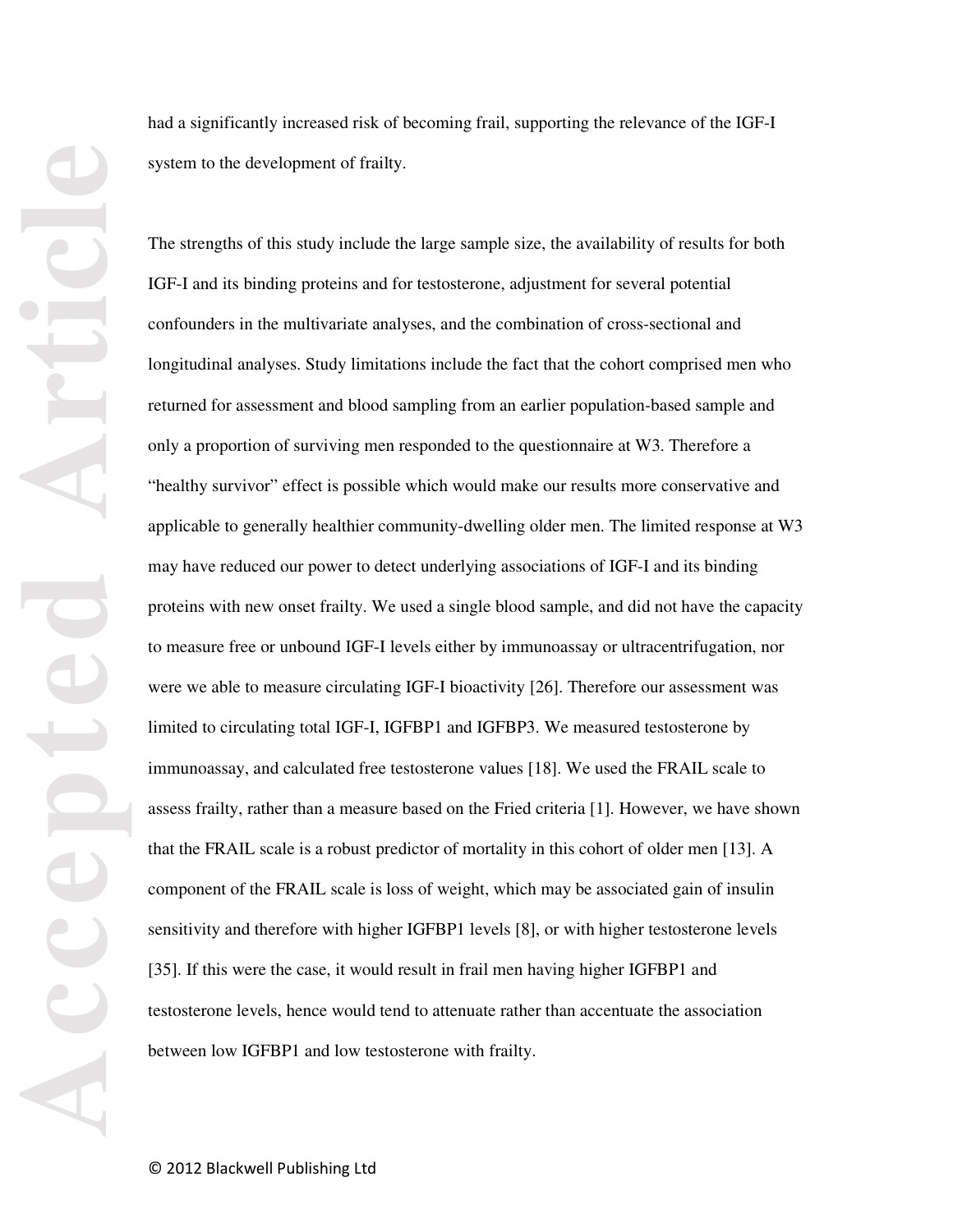In conclusion, this study shows that investigation of IGF-I in concert with its binding proteins including IGFBP1, or with other anabolic hormones such testosterone, is more predictive of frailty than assessment of circulating IGF-I alone. Men with low IGF-I and low testosterone levels are more likely to be frail, while those with low IGF-I and high IGFBP1 levels are more likely to become frail. Further research is required to clarify whether components of the IGF-I system are biomarkers for underlying ill-health reflected by the presence of frailty, or causative factors contributing to its development.

#### **Funding**

This work was supported by the National Health and Medical Research Council of Australia (NHMRC) Project Grants 279408, 379600, 403963, 513823 and 634492, and by a Clinical Investigator Award to BBY from the Sylvia and Charles Viertel Charitable Foundation, New South Wales, Australia.

#### **References**

- 1. Fried, L.P., Tangen, C.M., Walston, J., Newman, A.B., Hirsch, C., Gottdiener, J., Seeman, T., Tracy, R., Kop, W.J., Burke, G. & McBurnie, M.A. (2001) Cardiovascular Health Study Collaborative Research Group. Frailty in older adults: evidence for a phenotype. *Journals of Gerontology. Series A, Biological Sciences and Medical Sciences*, **56**, M146-156.
- 2. Ahmed, N., Mandel, R. & Fain, M.J. (2007) Frailty: an emerging geriatric syndrome. *American Journal of Medicine*, **120**, 748-753.
- 3. Abellan van Kan, G., Rolland, Y., Bergman, H., Morley, J.E., Kritchevsky, S.B. & Vellas, B. (2008) The I.A.N.A. Task Force on frailty assessment of older people in clinical practice. *Journal of Nutrition, Health and Aging*, **12**, 29-37.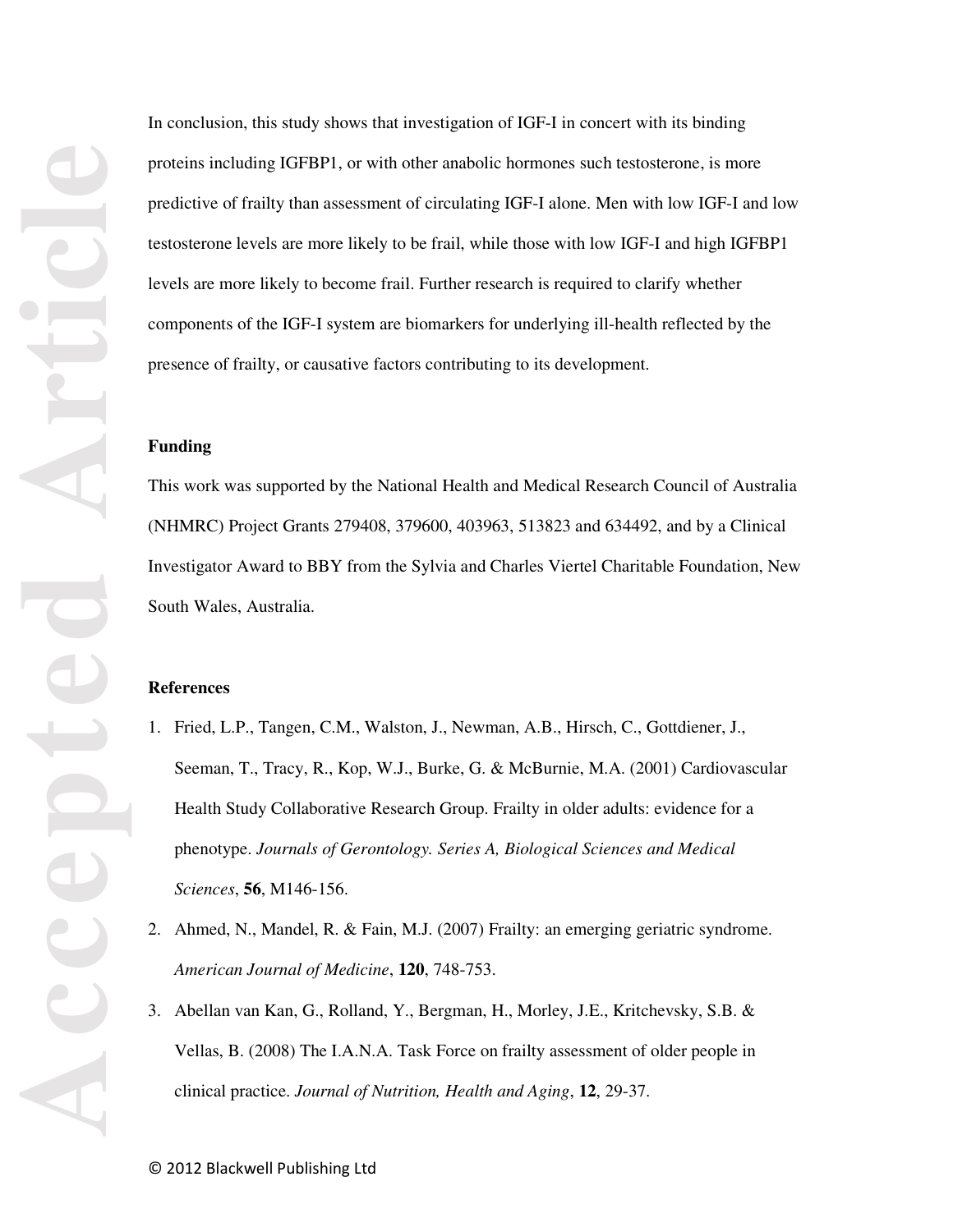- 4. Perrini, S., Laviola, L., Carreira, M.C., Cignarelli, A., Natalicchio, A. & Giorgino, F. (2010) The GH/IGF1 axis and signaling pathways in the muscle and bone: mechanisms underlying age-related skeletal muscle wasting and osteoporosis. *Journal of Endocrinology*, **205**, 201-210.
- 5. Sherlock, M. & Toogood, A.A. (2007) Aging and the growth hormone/insulin like growth factor-I axis. *Pituitary*, **10**, 189-203.
- 6. Ohlsson, C., Mohan, S., Sjogren, K., Tivesten, A., Isgaard, J., Isaksson, O., Jansson, J-O. & Svensson, J. (2009) The role of liver-derived insulin-like growth factor-I. *Endocrine Reviews*, **30**, 494-535.
- 7. Juul, A. (2003) Serum levels of insulin-like growth factor I and its binding proteins in health and disease. *Growth Hormone & IGF Research*, **13**, 113-170.
- 8. Kotronen, A., Lewitt, M., Hall, K., Brismar, K. & Yki-Jarvinen, H. (2008) Insulin-like growth factor binding protein 1 as a novel specific marker of hepatic insulin sensitivity. *Journal of Clinical Endocrinology and Metabolism*, **93**, 4867-4872.
- 9. Cappola, A.R., Xue, Q-L. & Fried, L.P. (2009) Multiple hormone deficiencies in anabolic hormones are found in frail older women: The Women's Health and Aging Studies. *Journals of Gerontology. Series A, Biological Sciences and Medical Sciences*, **64**, A243-248.
- 10. Leng, S.X., Hung, W., Cappola, A.R., Yu, Q., Xue, Q-L. & Fried, L.P. (2009) White blood cell counts, insulinlike growth factor-1 levels, and frailty in community-dwelling older women. *Journals of Gerontology. Series A, Biological Sciences and Medical Sciences*, **64**, A499-502.
- 11. Yeap, B.B., Chubb, S.A.P., Ho, K.K.Y., Setoh, J.W.S., McCaul, K.A., Norman, P.E., Jamrozik, K. & Flicker, L. (2010) Insulin-like growth factor-I and its binding proteins 3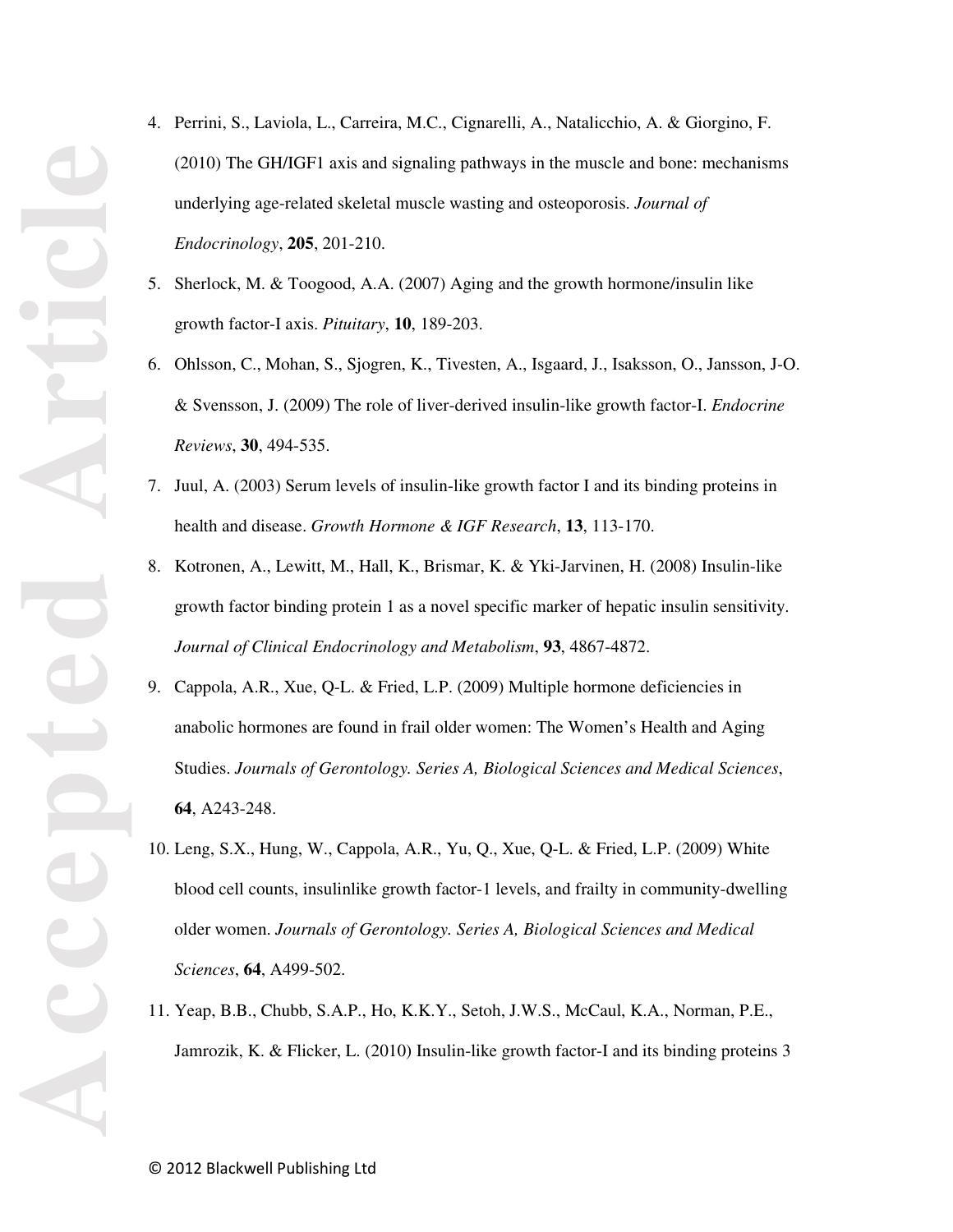and 1 are differentially associated with metabolic syndrome in older men. *European Journal of Endocrinology*, **162**, 249-257.

- 12. Tracz, M.J., Sideras, K., Boloña, E.R., Haddad, R.M., Kennedy, C.C., Uraga, M.V., Caples, S.M., Erwin, P.J. & Montori, V.M. (2006) Testosterone use in men and its effects on bone health. A systematic review and meta-analysis of randomized placebocontrolled trials. *Journal of Clinical Endocrinology and Metabolism*, **91**, 2011-2016.
- 13. Hyde, Z., Flicker, L., Almeida, O.P., Hankey, G.J., McCaul, K.A., Chubb, S.A.P. & Yeap, B.B. (2010) Low free testosterone predicts frailty in older men. The Health in Men Study. *Journal of Clinical Endocrinology and Metabolism*, **95**, 3165-3172.
- 14. Barzilay, J.I., Blaum, C., Moore, T., Xue, Q.L., Hirsch, C.H., Walston, J.D. & Fried, L.P. (2007) Insulin resistance and inflammation as precursors of frailty. The Cardiovascular Health Study. *Archives of Internal Medicine*, **167**, 635-641.
- 15. Norman, P.E., Flicker, L., Almeida, O.P., Hankey, G.J., Hyde, Z. & Jamrozik, K. (2009) Cohort Profile: The Health In Men Study (HIMS). *International Journal of Epidemiology*, **38**, 48-52.
- 16. Ware, J.E., Snow, K.K., Kosinski, M. & Gandek, B. (1993) SF-36 Health Survey Manual and Interpretation Guide. Boston: The Health Institute.
- 17. Holman, C.D., Bass, A.J., Rouse, I.L. & Hobbs, M.S. (1999) Population-based linkage of health records in Western Australia: development of a health services research linked database. *Australian and New Zealand Journal of Public Health*, **23**, 453-459.
- 18. Yeap, B.B., Almeida, O.P., Hyde, Z., Norman, P.E., Chubb, S.A.P., Jamrozik, K. & Flicker, L. (2007) In men older than 70 years, total testosterone remains stable while free testosterone declines with age. The Health In Men Study. *European Journal of Endocrinology*, **156**, 585-594.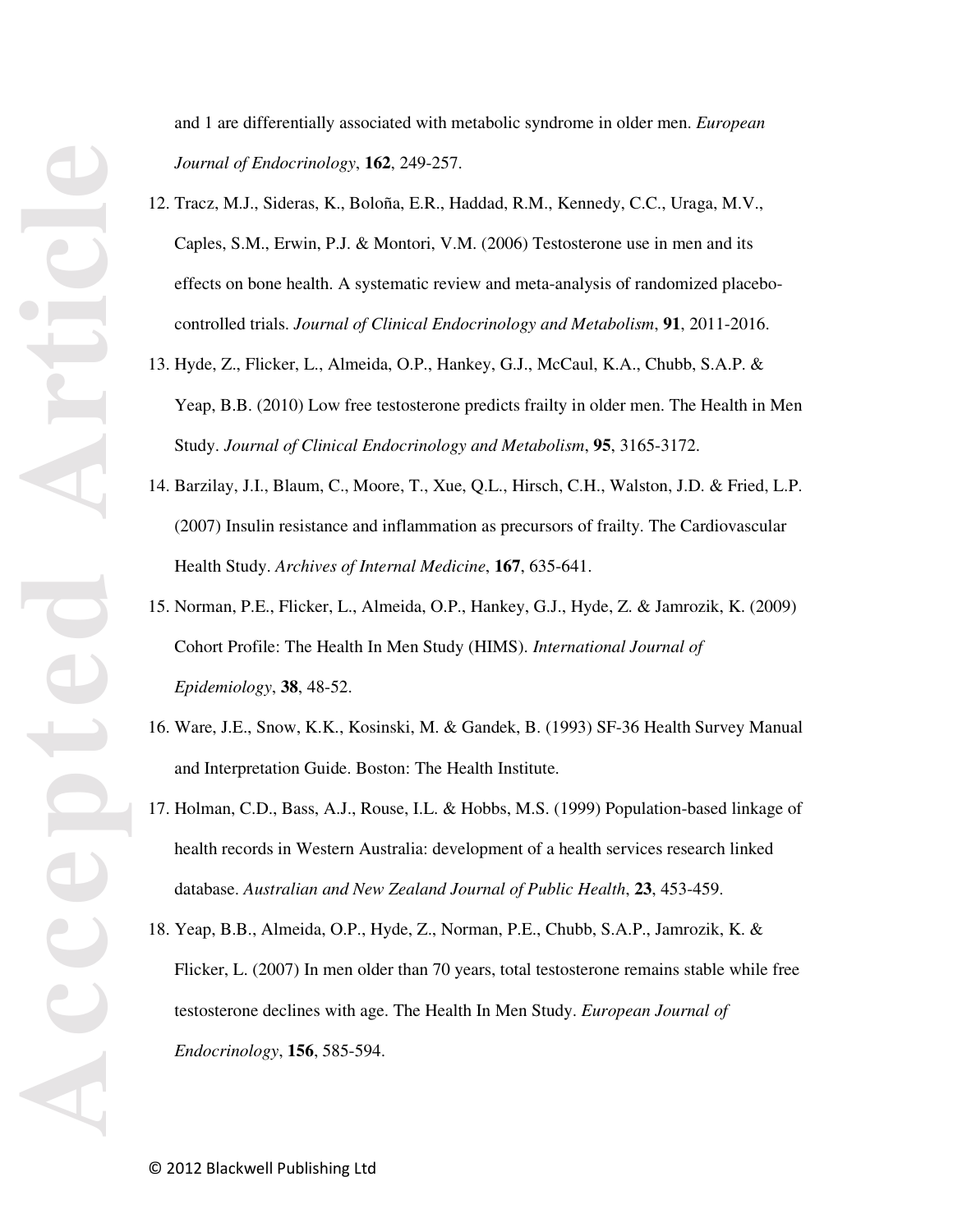- 19. Giovannini, S., Marzetti, E., Borst, S.E. & Leeuwenburgh, C. (2008) Modulation of GH/IGF-1 axis: potential strategies to counteract sarcopenia in older adults. *Mechanisms of Ageing and Development*, **129**, 593-601.
- 20. Taaffe, D.R., Pruitt, L., Reim, J., Hintz, R.L., Butterfield, G., Hoffman, A.R. & Marcus, R. (1994) Effect of recombinant growth hormone on the muscle strength response to resistance exercise in elderly men. *Journal of Clinical Endocrinology and Metabolism*, **79**, 1361-1366.
- 21. Liu, H., Bravata, D.M., Olkin, I., Nayak, S., Roberts, B., Garber, A.M. & Hoffman, A.R. (2007) Systematic review: the safety and efficacy of growth hormone in the healthy elderly. *Annals of Internal Medicine*, **146**, 104-115.
- 22. Juul, A., Scheike, T., Davidsen, M., Gyllenborg, J. & Jorgensen, T. **(**2002**)** Low serum insulin-like growth factor 1 is associated with increased risk of ischemic heart disease. A population-based case-control study. *Circulation*, **106**, 939-944.
- 23. Johnsen, S.P., Hundborg, H.H., Sorensen, H.T., Orskov, H., Tjonneland, A., Overvad, K. & Jorgensen, J.O. (2005) Insulin-like growth factor (IGF) I, -II and IGF binding protein-3 and risk of ischemic stroke. *Journal of Clinical Endocrinology and Metabolism*, **90**, 5937-5941.
- 24. Vasan, R.S., Sullivan, L.M., D'Agostino, R.B., Roubenoff, R., Harris, T., Sawyer, D.B., Levy, D. & Wilson, P.W. (2003) Serum insulin-like growth factor 1 and risk for heart failure in elderly individuals without a previous myocardial infarction: the Framingham Heart Study. *Annals of Internal Medicine*, **139**, 642-648.
- 25. Laughlin, G.A., Barrett-Connor, E., Criqui, M.H. & Kritz-Silverstein, D. (2004) The prospective association of serum insulin-like growth factor I (IGF-I) and IGF-binding protein-1 levels with all cause and cardiovascular mortality in older adults: the Rancho Bernardo study. *Journal of Clinical Endocrinology and Metabolism*, **89**, 114-120.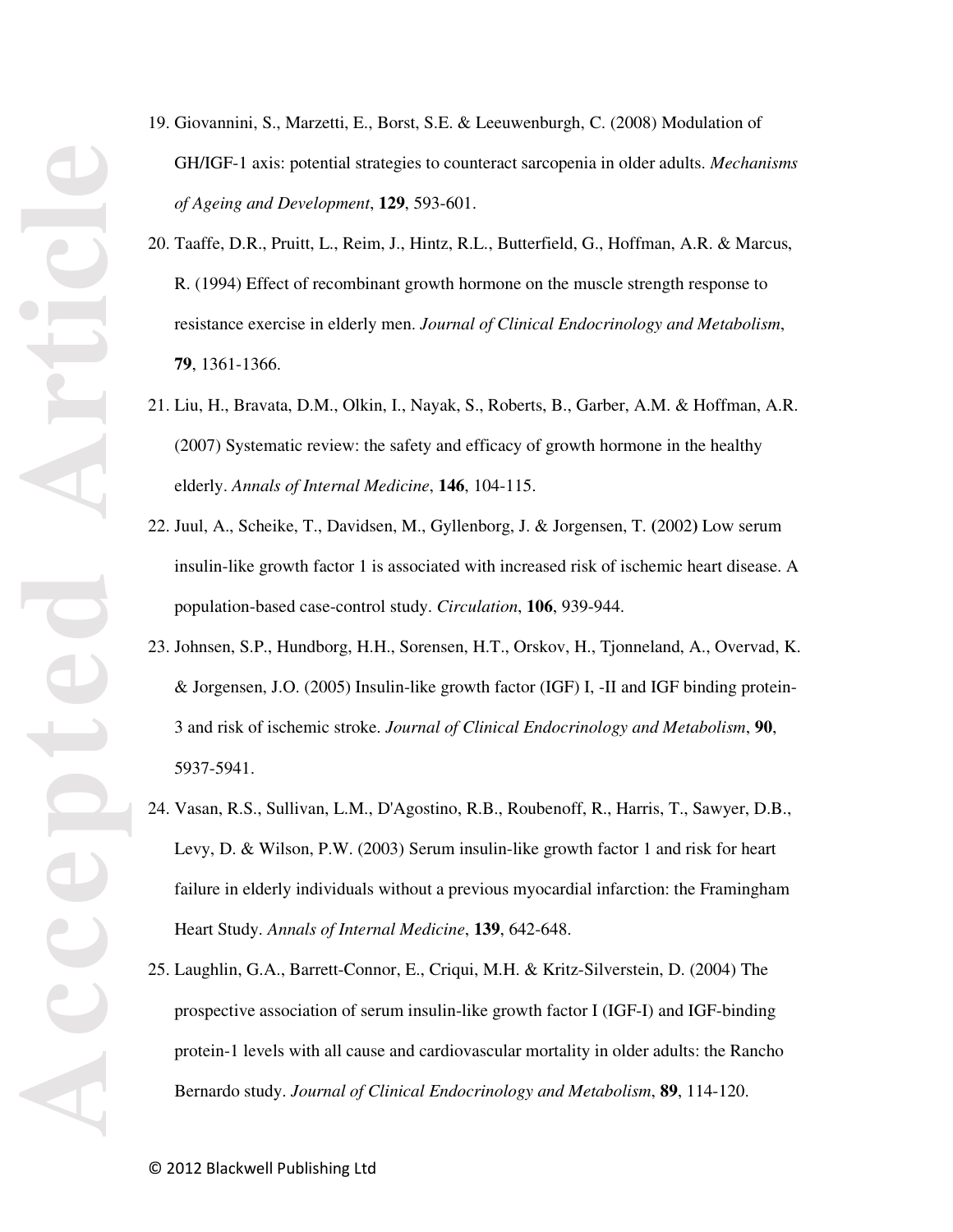- 26. Brugts, M.P., van den Beld, A.W., Hofland, L.J., van der Wansem, K., van Koetsveld, P.M., Frystyk, J., Lamberts, S.W.J. & Janssen, J.A.M.J.L. (2008) Low circulating insulin-like growth factor I bioactivity in elderly men is associated with increased mortality. *Journal of Clinical Endocrinology and Metabolism*, **93**, 2515-2522.
- 27. Burgers, A.M.G., Biermasz, N.R., Schoones, J.W., Pereira, A.M., Renehan, A.G., Zwahlen, M., Egger, M. & Dekkers, O.M. (2011) Meta-analysis and dose-response metaregression: circulating insulin-like growth factor I (IGF-I) and mortality. *Journal of Clinical Endocrinology and Metabolism*, **96**, 2912-2920.
- 28. Yeap, B.B., Chubb, S.A.P., McCaul, K.A., Ho, K.K.Y., Hankey, G.J., Norman, P.E. & Flicker, L. (2011) Associations of Insulin-like Growth Factor-I and its binding proteins 1 and 3 with all-cause and cardiovascular mortality in older men. The Health In Men Study. *European Journal of Endocrinology*, **164**, 715-723.
- 29. Wheatcroft, S.B. & Kearney, M.T. (2009) IGF-dependent and IGF-independent actions of IGF-binding protein-1 and -2: implications for metabolic homeostasis. *Trends in Endocrinology and Metabolism*, **20**, 153-162.
- 30. Harrela, M., Qiao, Q., Koistinen, R., Tuomilehto, J., Nissinen, A., Seppala, M. & Leinonen, P. (2002) High serum insulin-like growth factor binding protein-1 is associated with increased cardiovascular mortality in elderly men. *Hormone and Metabolic Research*, **34**, 144-149.
- 31. Hu, D., Pawlikowska, L., Kanaya, A., Hsueh, W-C., Colbert, L., Newman, A.B., Satterfield, S., Rosen, C., Cummings, S.R., Harris, T.B. & Ziv, E. (2009) Serum insulinlike growth factor-1 binding proteins 1 and 2 and mortality in older adults: the Health, Aging, and Body Composition Study. *Journal of the American Geriatric Society*, **57**, 1213-1218.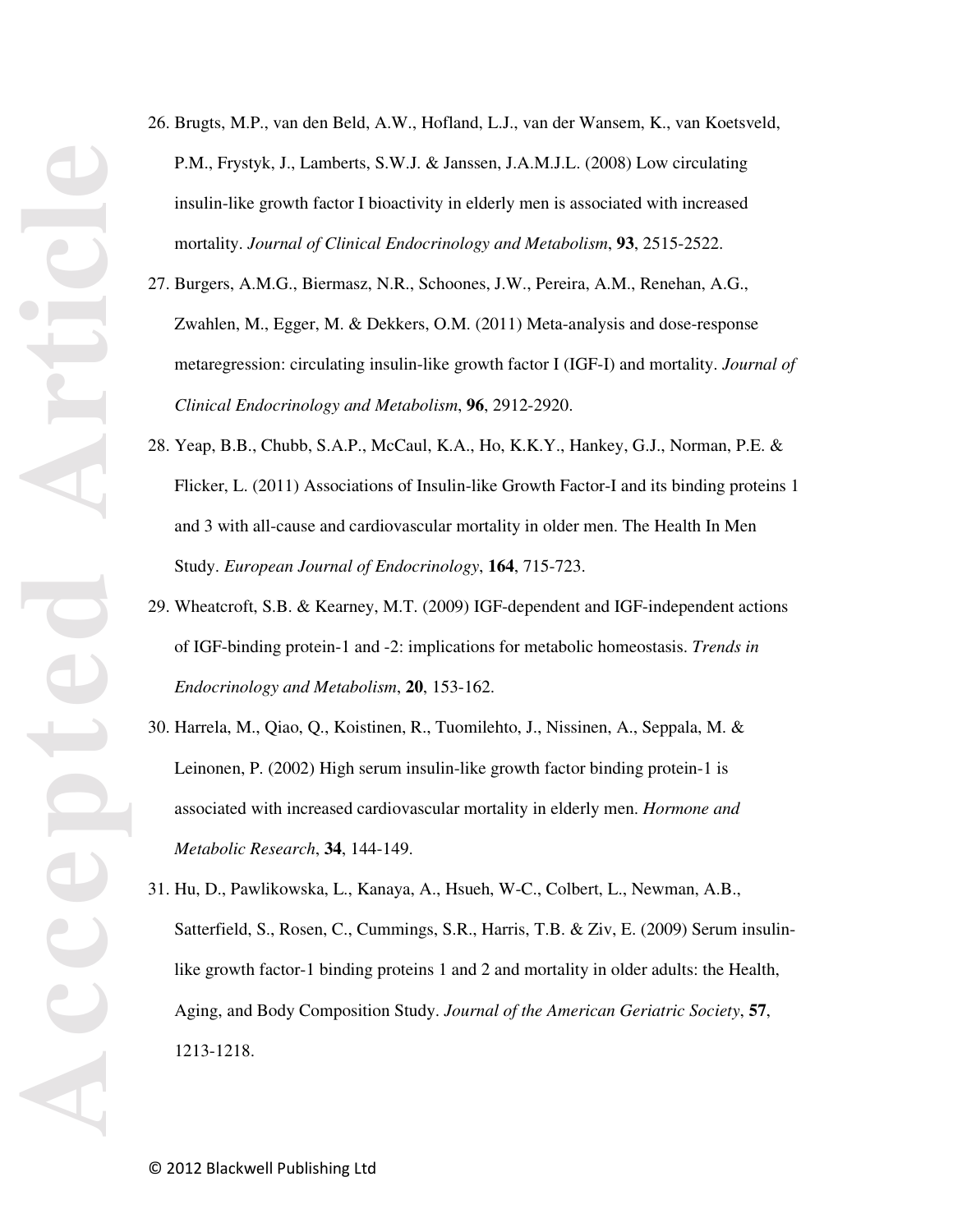- 32. Travison, T.G., Nguyen, A.H., Naganathan, V., Stanaway, F.F., Blyth, F.M., Cumming, R.G., Le Couteur, D.G., Sambrook, P.N. & Handelsman, D.J. (2011) Changes in reproductive hormone concentrations predict the prevalence and progression of the frailty syndrome in older men: the Concord Health and Ageing in Men Project. *Journal of Clinical Endocrinology and Metabolism*, **96**, 2464-2474.
- 33. Giannoulis, M.G., Sonksen, P.H., Umpleby, M., Breen, L., Pentecost, C., Whyte, M., McMillan, C.V., Bradley, C. & Martin, F.C. (2006) The effects of growth hormone and/or testosterone in healthy elderly men: a randomized controlled trial. *Journal of Clinical Endocrinology and Metabolism*, **91**, 477-484.
- 34. Sattler, F.R., Castaneda-Sceppa, C., Binder, E.F., Schroeder, E.T., Wang, Y., Bhasin, S., Kawakubo, M., Stewart,Y., Yarasheski, K.E., Ulloor, J., Colletti, P., Roubenoff, R. & Azen, S.P. (2009) Testosterone and growth hormone improve body composition and muscle performance in older men. *Journal of Clinical Endocrinology and Metabolism*, **94**, 1991-2001.
- 35. Grossmann, M. (2011) Low testosterone in men with Type 2 diabetes: significance and treatment. *Journal of Clinical Endocrinology and Metabolism*, **96**, 2341-2353.

#### **Figure legend**

Participant flow chart showing the recruitment of men into the Health In Men Study cohort, and the numbers assessed at each of the successive stages.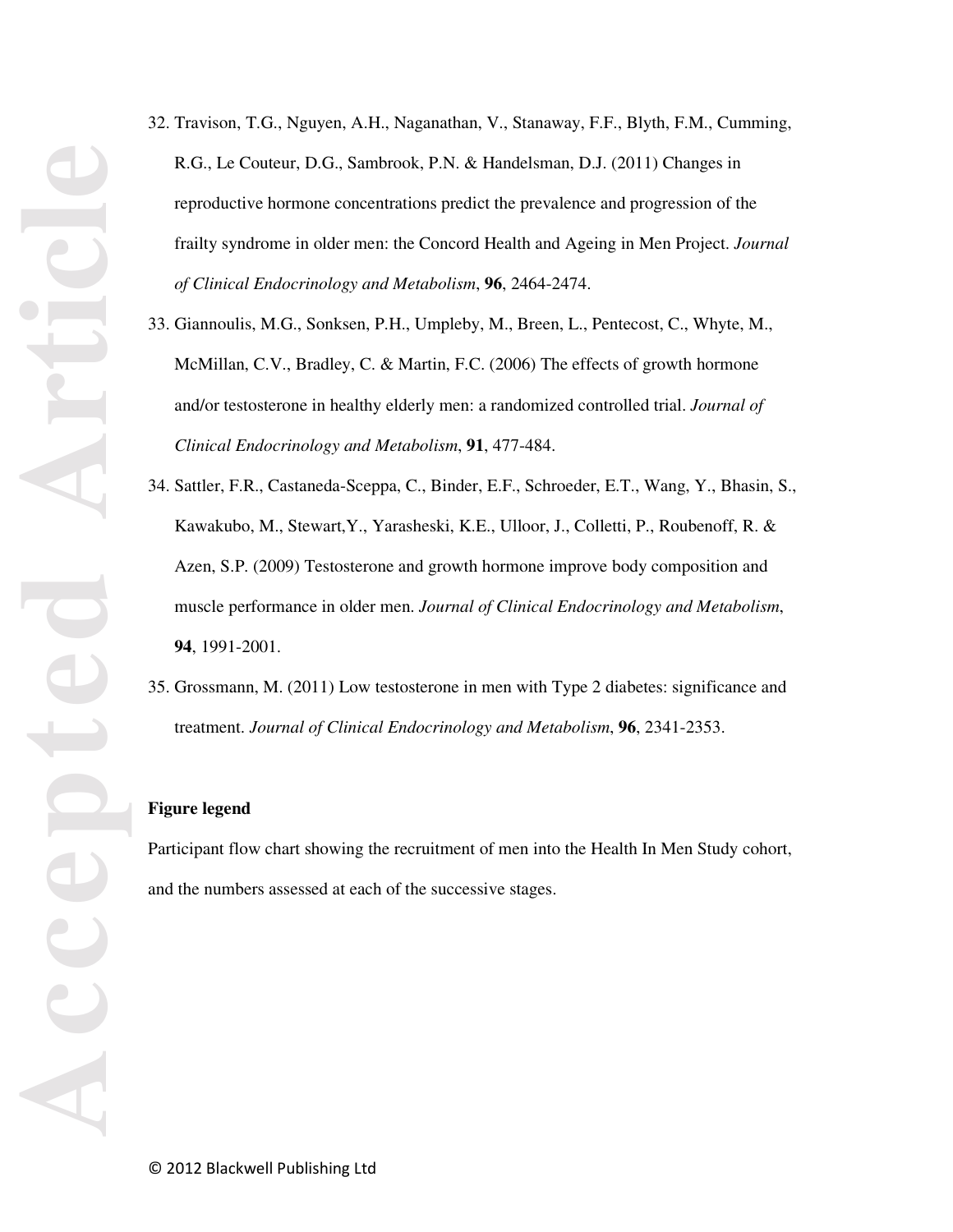Baseline sociodemographic, clinical and biochemical characteristics of 3,447 communitydwelling men aged 70-89 years stratified according to the absence or presence of frailty. BMI=Body Mass Index; CVD=cardiovascular disease.

**Variable Not frail (≤2 domains) Frail (≥3 domains) P value**   $\mathbf{n}(\%)$  **n**  $(\%)$ 2920 (84.7) 527 (15.3) **FRAIL scale components**  Fatigue 955 (32.7) 500 (94.9)  $\leq 0.001$ Resistance 485 (16.6) 517 (98.1) <0.001 Ambulation 147 (5.0) 453 (86.0) <0.001 Illness  $46 (1.6)$   $97 (18.4)$   $< 0.001$ Loss of weight 488 (16.7) 186 (35.3) <0.001 **Smoking status**  Never smoked 1038 (35.6) 121 (23.0) Ex-smoker 1728 (59.2) 364 (69.1) <0.001 Current smoker 154 (5.3) 42 (8.0) **BMI**   $\langle 18.5 \text{kg/m}^2 \text{ (underweight)} \rangle$  17 (0.6) 4 (0.8) 18.5-24.9 kg/m<sup>2</sup> (normal) 994 (34.0) 171 (32.5) 25.0-29.9 kg/m<sup>2</sup> (overweight) 1506 (51.6) 238 (45.2) <0.001  $>29.9$  kg/m<sup>2</sup> (obese) (obese) 403 (13.8) 114 (21.6) **Hypertension** 2211 (75.7) 415 (78.8) 0.13 **Dyslipidemia** 2201 (75.4) 405 (76.9) 0.47 **Diabetes mellitus** 420 (14.4) 122 (23.2)  $\leq 0.001$ **CVD** 571 (19.6) 186 (35.3)  $\leq 0.001$ **Depression** 124 (4.2) 73 (13.9) <0.001 **Dementia** 98 (3.4) 72 (13.7)  $\leq 0.001$ Median (25<sup>th</sup>, **75th percentiles)**  Median (25<sup>th</sup>, **75th percentiles)** 

**Age (years)** 75.8 (74.0, 78.7) 78.3 (75.0, 81.2) <0.001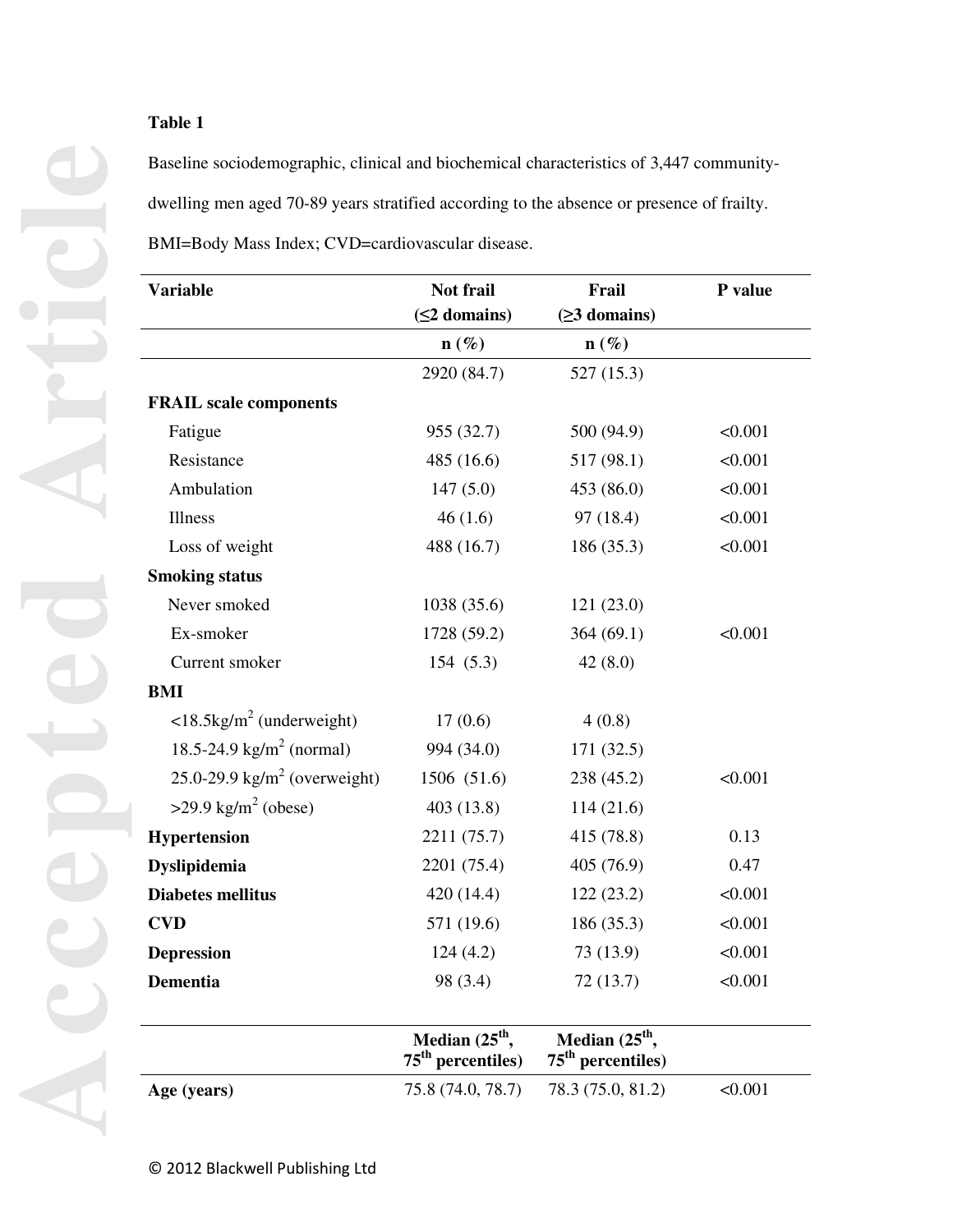| IGF-I (ng/ml)               | 133.0 (101.0,<br>171.0 | 129.0 (94.9,<br>171.0 | 0.18    |
|-----------------------------|------------------------|-----------------------|---------|
| IGFBP1 (ng/ml)              | 21.5(12.1, 35.2)       | 23.5(12.1, 39.8)      | 0.09    |
| IGFBP3 (ng/ml)              | 3800 (3190,<br>4390)   | 3630 (2940,<br>4250)  | < 0.001 |
| Total testosterone (nmol/l) | 14.9(11.9, 18.5)       | 13.6(10.6, 16.9)      | < 0.001 |
| Free testosterone (pmol/l)  | 274 (226, 330)         | 248 (196, 304)        | < 0.001 |
|                             |                        |                       |         |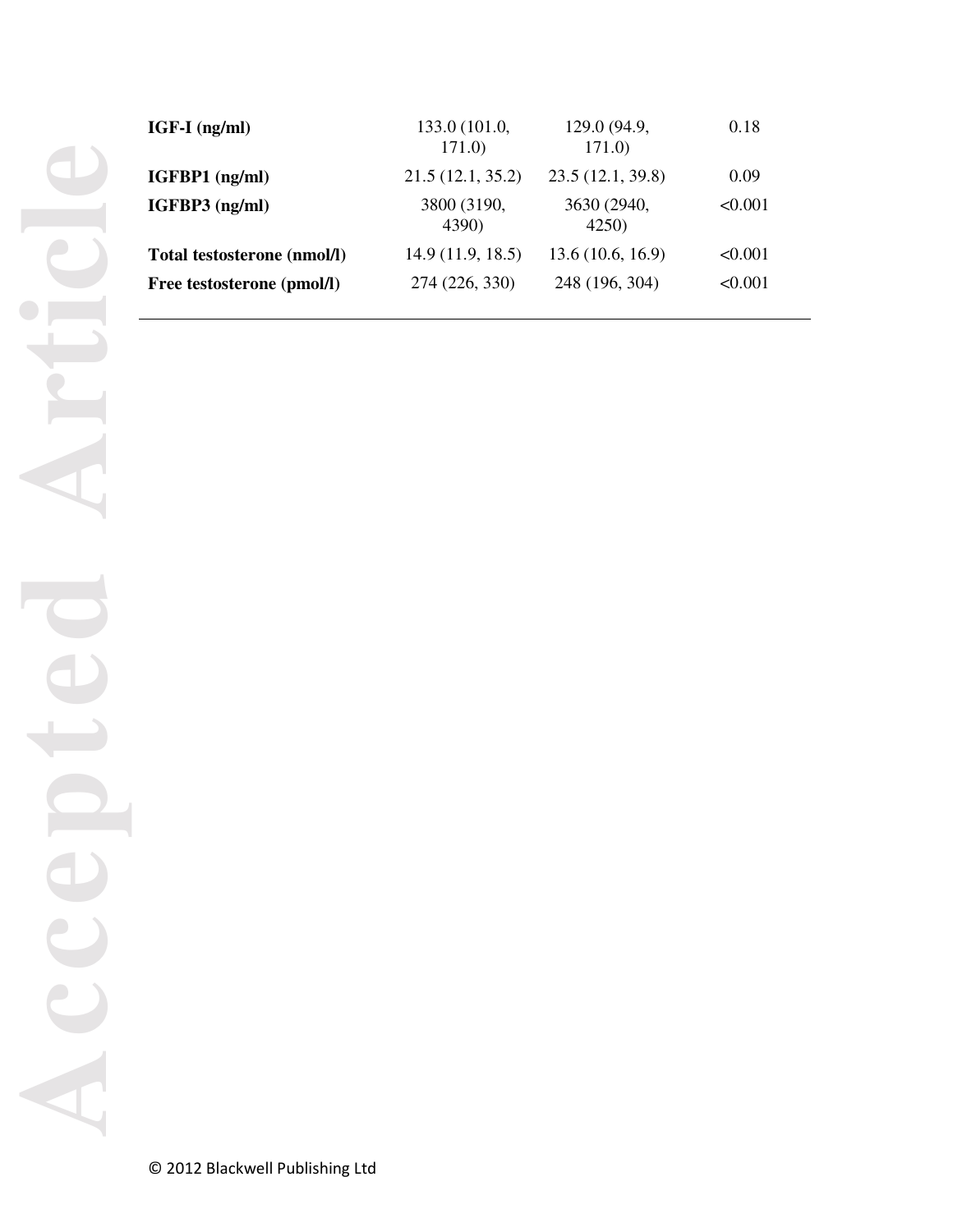# *Associations of IGF-I, IGFBP1 and IGFBP3 with prevalent frailty*

|                                            |                | IGF-I                                                                                    |         | were 100, 133, 171 ng/ml. Quartiles of IGFBP1 were 12.1, 21.7, 35.8 ng/ml. Quartiles of IGFBP3 were 3160, 3770, 4370 ng/ml.<br>IGFBP1 | community-dwelling men aged 70-89 years. OR=odds ratio, CI=confidence interval. P-values are shown for overall trends. Quartiles of IGF-I | IGFBP3                                                                                                                                                                                                                                                                                   |         |
|--------------------------------------------|----------------|------------------------------------------------------------------------------------------|---------|---------------------------------------------------------------------------------------------------------------------------------------|-------------------------------------------------------------------------------------------------------------------------------------------|------------------------------------------------------------------------------------------------------------------------------------------------------------------------------------------------------------------------------------------------------------------------------------------|---------|
|                                            |                | OR (95%CI)                                                                               | p-value | OR (95% CI)                                                                                                                           | p-value                                                                                                                                   | OR (95% CI)                                                                                                                                                                                                                                                                              | p-value |
|                                            | Quartile       |                                                                                          |         |                                                                                                                                       |                                                                                                                                           |                                                                                                                                                                                                                                                                                          |         |
| Univariate                                 |                | $1.22(0.95-1.58)$                                                                        |         | 1.00                                                                                                                                  |                                                                                                                                           | 1.00                                                                                                                                                                                                                                                                                     |         |
|                                            | $\overline{c}$ | $0.87(0.66-1.14)$                                                                        | 0.184   | $0.89(0.68-1.17)$                                                                                                                     | 0.071                                                                                                                                     | $0.68(0.53-0.88)$                                                                                                                                                                                                                                                                        | < 0.001 |
|                                            | 3              | $0.93(0.72-1.21)$                                                                        |         | $0.90(0.69-1.18)$                                                                                                                     |                                                                                                                                           | $0.64(0.50-0.83)$                                                                                                                                                                                                                                                                        |         |
|                                            | 4              | 1.00                                                                                     |         | $1.26(0.98-1.63)$                                                                                                                     |                                                                                                                                           | $0.59(0.46-0.77)$                                                                                                                                                                                                                                                                        |         |
| Adjusted*                                  | 1              | $1.06(0.81-1.39)$                                                                        |         | 1.00                                                                                                                                  |                                                                                                                                           | 1.00                                                                                                                                                                                                                                                                                     |         |
|                                            | 2              | $0.78(0.59-1.04)$                                                                        | 0.866   | $1.03(0.77-1.38)$                                                                                                                     | 0.035                                                                                                                                     | $0.78(0.60-1.02)$                                                                                                                                                                                                                                                                        | 0.065   |
|                                            | 3              | $0.91(0.69-1.19)$                                                                        |         | $1.08(0.80-1.45)$                                                                                                                     |                                                                                                                                           | $0.81(0.62-1.06)$                                                                                                                                                                                                                                                                        |         |
|                                            | 4              | 1.00                                                                                     |         | $1.39(1.03-1.88)$                                                                                                                     |                                                                                                                                           | $0.76(0.58-1.00)$                                                                                                                                                                                                                                                                        |         |
| (12.9).<br>© 2012 Blackwell Publishing Ltd |                | * adjusted for age, BMI, smoking, fasting status at time of blood sampling and diabetes. |         |                                                                                                                                       |                                                                                                                                           | nbers of men in each quartile and the percentage of these $(\%)$ who were frail at baseline were: IGF-I Q1: 841 (18.1), Q2: 866 (13.5), Q3:<br>876 (14.4), Q4: 864 (15.3); IGFBP1 Q1: 859 (15.1), 865 (13.8), 864 (13.9), 859 (18.4); IGFBP3 Q1: 852 (20.0), 858 (14.6), 867 (13.8), 870 |         |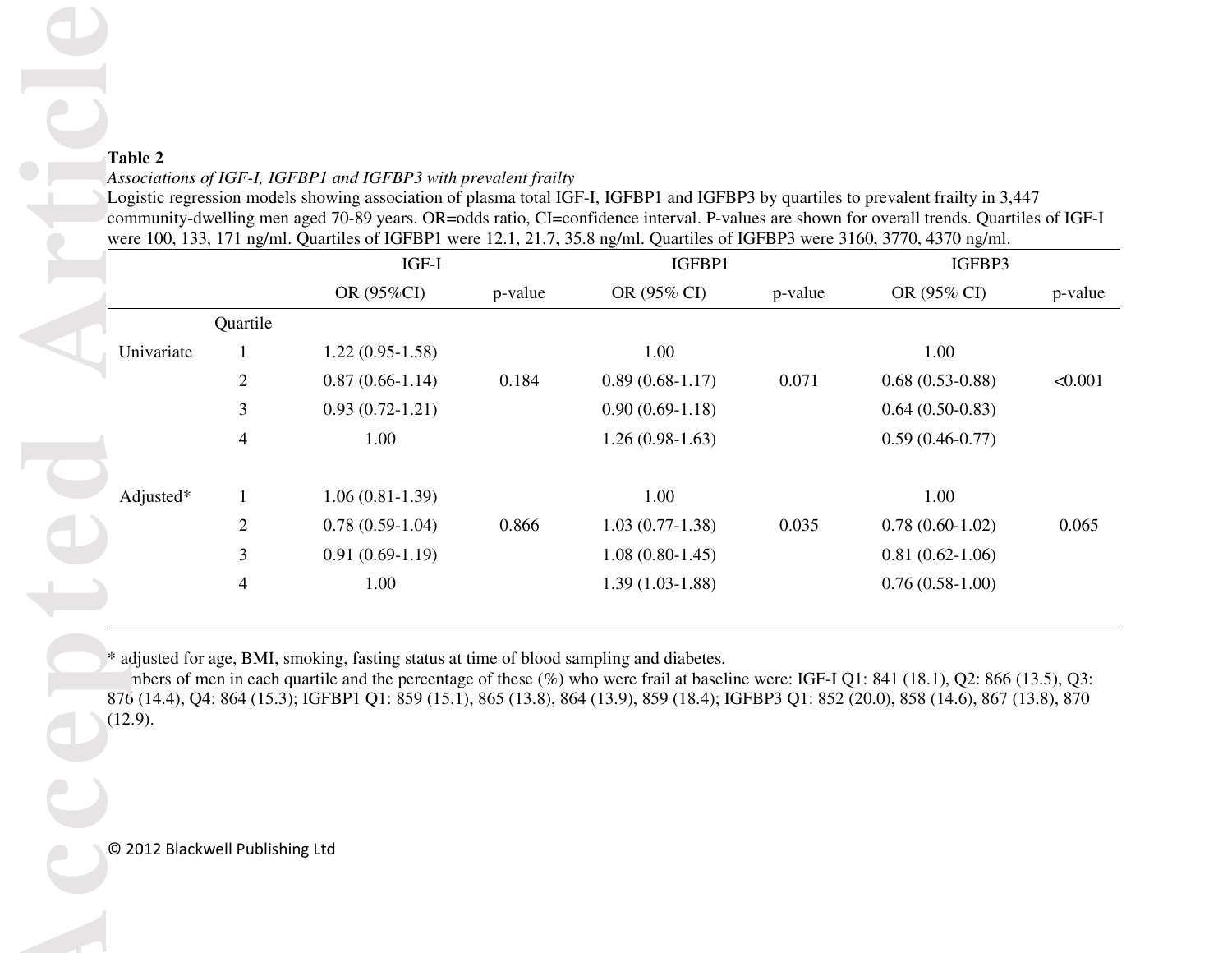# *Associations of baseline IGF-I, IGFBP1 and IGFBP3 with new onset frailty*

|            |                                                                               |                     |         |                       |         |                       | Quartiles of IGF-I were 103, 135, 173 ng/ml. Quartiles of IGFBP1 were 11.8, 20.6, 32.9 ng/ml. Quartiles of IGFBP3 were 3260, 3890, 4450 |
|------------|-------------------------------------------------------------------------------|---------------------|---------|-----------------------|---------|-----------------------|-----------------------------------------------------------------------------------------------------------------------------------------|
|            |                                                                               | IGF-I<br>OR (95%CI) | p-value | IGFBP1<br>OR (95% CI) | p-value | IGFBP3<br>OR (95% CI) | p-value                                                                                                                                 |
|            | Quartile                                                                      |                     |         |                       |         |                       |                                                                                                                                         |
| Univariate |                                                                               | $1.66(1.13-2.43)$   |         | 1.00                  |         | 1.00                  |                                                                                                                                         |
|            | 2                                                                             | $1.16(0.79-1.70)$   | 0.015   | $1.22(0.84-1.78)$     | 0.217   | $0.99(0.68-1.45)$     | 0.028                                                                                                                                   |
|            | 3                                                                             | $1.17(0.79-1.72)$   |         | $1.07(0.73-1.58)$     |         | $0.76(0.52-1.11)$     |                                                                                                                                         |
|            | 4                                                                             | 1.00                |         | $1.37(0.93-2.02)$     |         | $0.70(0.48-1.03)$     |                                                                                                                                         |
|            |                                                                               |                     |         |                       |         |                       |                                                                                                                                         |
| Adjusted*  | $\mathbf{1}$                                                                  | $1.48(1.00-2.20)$   |         | 1.00                  |         | 1.00                  |                                                                                                                                         |
|            | $\overline{c}$                                                                | $1.08(0.72-1.60)$   | 0.081   | $1.32(0.88-1.96)$     | 0.085   | $1.12(0.75-1.67)$     | 0.289                                                                                                                                   |
|            | 3                                                                             | $1.13(0.76-1.69)$   |         | $1.19(0.77-1.82)$     |         | $0.94(0.63-1.41)$     |                                                                                                                                         |
|            | 4                                                                             | 1.00                |         | $1.59(1.01-2.50)$     |         | $0.85(0.57-1.27)$     |                                                                                                                                         |
|            | ljusted for age, BMI, smoking, fasting status at blood sampling and diabetes. |                     |         |                       |         |                       |                                                                                                                                         |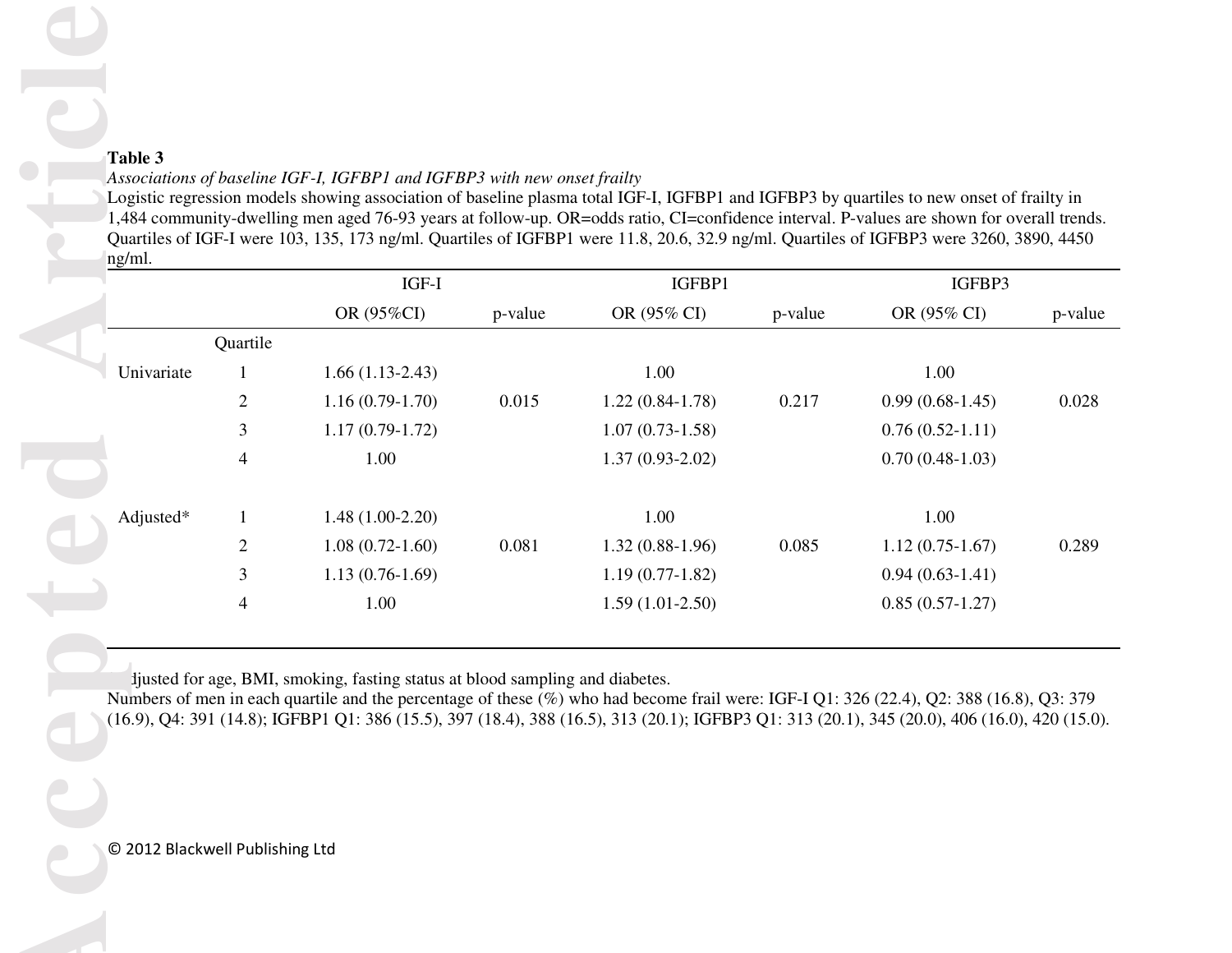|            |                                      |             | A                 |             | B                 |
|------------|--------------------------------------|-------------|-------------------|-------------|-------------------|
|            |                                      | $\mathbf n$ | OR (95%CI)        | $\mathbf n$ | OR (95% CI)       |
| Univariate | $IGF-I>173$ and<br>IGFBP1<11.8 ng/ml | 272 (36)    | $0.86(0.60-1.24)$ | 123(14)     | $0.60(0.34-1.08)$ |
|            | IGF-I<103 and<br>IGFBP1>32.9 ng/ml   | 279 (56)    | $1.42(1.04-1.94)$ | 89 (24)     | $1.75(1.07-2.85)$ |
|            | Reference                            | 2896 (435)  | 1.00              | 1272 (222)  | 1.00              |
| Adjusted*  | $IGF-I>173$ and<br>IGFBP1<11.8 ng/ml | 272 (36)    | $0.85(0.58-1.25)$ | 123(14)     | $0.61(0.34-1.11)$ |
|            | IGF-I<103 and<br>IGFBP1>32.9 ng/ml   | 279 (56)    | $1.36(0.97-1.89)$ | 89 (24)     | $2.08(1.22-3.53)$ |
|            |                                      |             |                   |             |                   |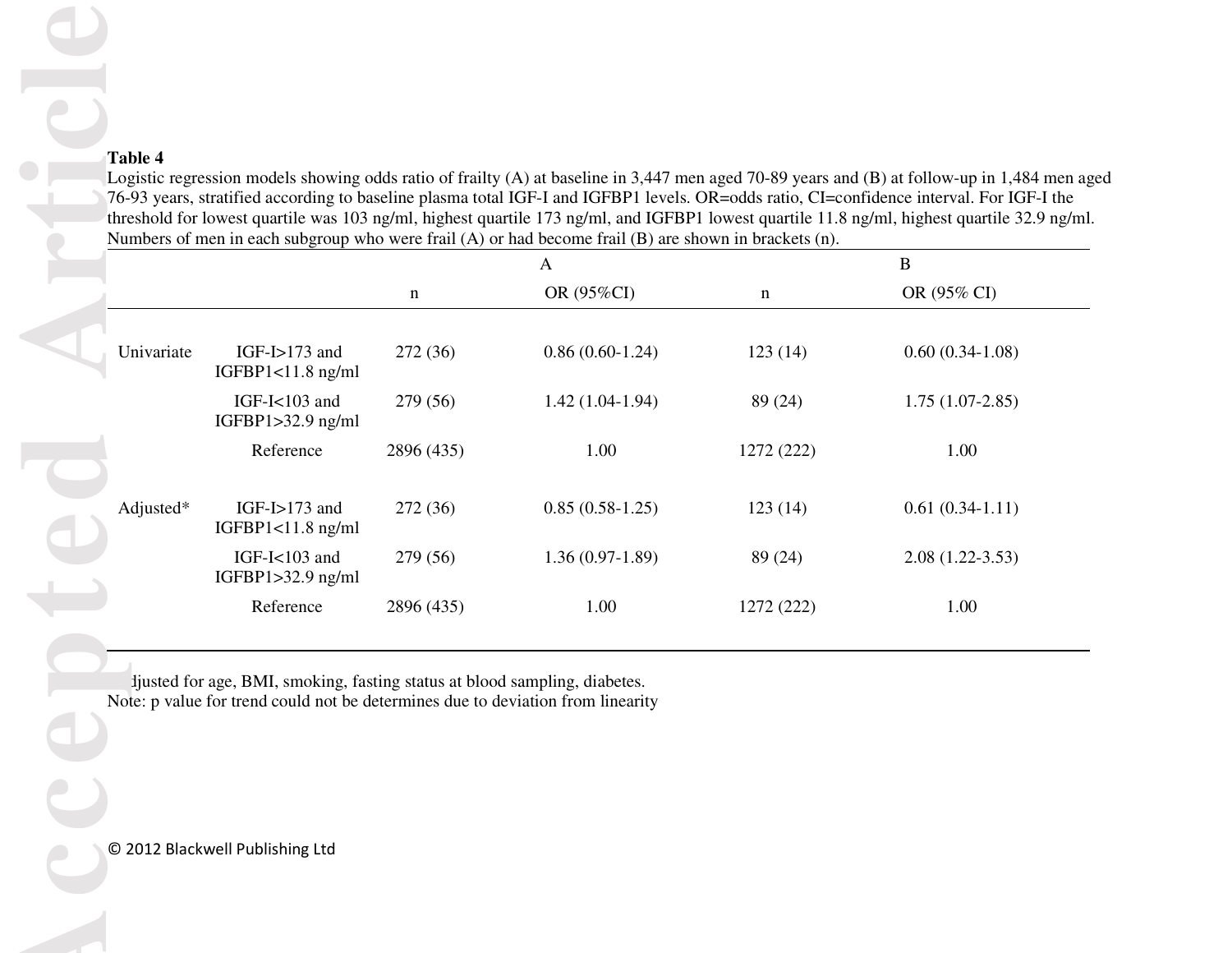ATT

| Table 5    |                                          |             |                   |           | Logistic regression models showing odds ratio of frailty (A) at baseline in 3,444 men aged 70-89 years and (B) at follow-up 1,483 men aged<br>76-93 years, stratified according to baseline plasma total IGF-I and free testosterone in the lowest quartile of values. OR=odds ratio,<br>CI=confidence interval. P-values are shown for overall trends. Threshold for the lowest quartile of IGF-I was 103 ng/ml and for lowest quart<br>of free testosterone (FT) 222 pmol/L. Numbers of men in each subgroup who were frail (A) or had become frail (B) are shown in brackets (r |
|------------|------------------------------------------|-------------|-------------------|-----------|------------------------------------------------------------------------------------------------------------------------------------------------------------------------------------------------------------------------------------------------------------------------------------------------------------------------------------------------------------------------------------------------------------------------------------------------------------------------------------------------------------------------------------------------------------------------------------|
|            |                                          |             | $\mathbf{A}$      |           | B                                                                                                                                                                                                                                                                                                                                                                                                                                                                                                                                                                                  |
|            |                                          | $\mathbf n$ | OR (95%CI)        | n         | OR (95% CI)                                                                                                                                                                                                                                                                                                                                                                                                                                                                                                                                                                        |
| Univariate | IGF-I $<$ 103 ng/ml<br>and FT<222 pmol/L | 245 (72)    | $2.90(2.14-3.94)$ | 72(16)    | $1.53(0.85-2.75)$                                                                                                                                                                                                                                                                                                                                                                                                                                                                                                                                                                  |
|            | IGF-I $<$ 103 ng/ml<br>and FT>222 pmol/L | 596 (80)    | $1.08(0.83-1.42)$ | 254(57)   | $1.55(1.10-2.19)$                                                                                                                                                                                                                                                                                                                                                                                                                                                                                                                                                                  |
|            | $IGF-I>103$ ng/ml<br>and FT<222 pmol/L   | 609 (124)   | $1.78(1.41-2.26)$ | 241 (43)  | $1.16(0.80-1.69)$                                                                                                                                                                                                                                                                                                                                                                                                                                                                                                                                                                  |
|            | $IGF-I>103$ ng/ml<br>and FT>222 pmol/L   | 1994 (250)  | 1.00              | 916 (144) | 1.00                                                                                                                                                                                                                                                                                                                                                                                                                                                                                                                                                                               |
|            |                                          |             |                   |           |                                                                                                                                                                                                                                                                                                                                                                                                                                                                                                                                                                                    |
|            | © 2012 Blackwell Publishing Ltd          |             |                   |           |                                                                                                                                                                                                                                                                                                                                                                                                                                                                                                                                                                                    |
|            |                                          |             |                   |           |                                                                                                                                                                                                                                                                                                                                                                                                                                                                                                                                                                                    |
|            |                                          |             |                   |           |                                                                                                                                                                                                                                                                                                                                                                                                                                                                                                                                                                                    |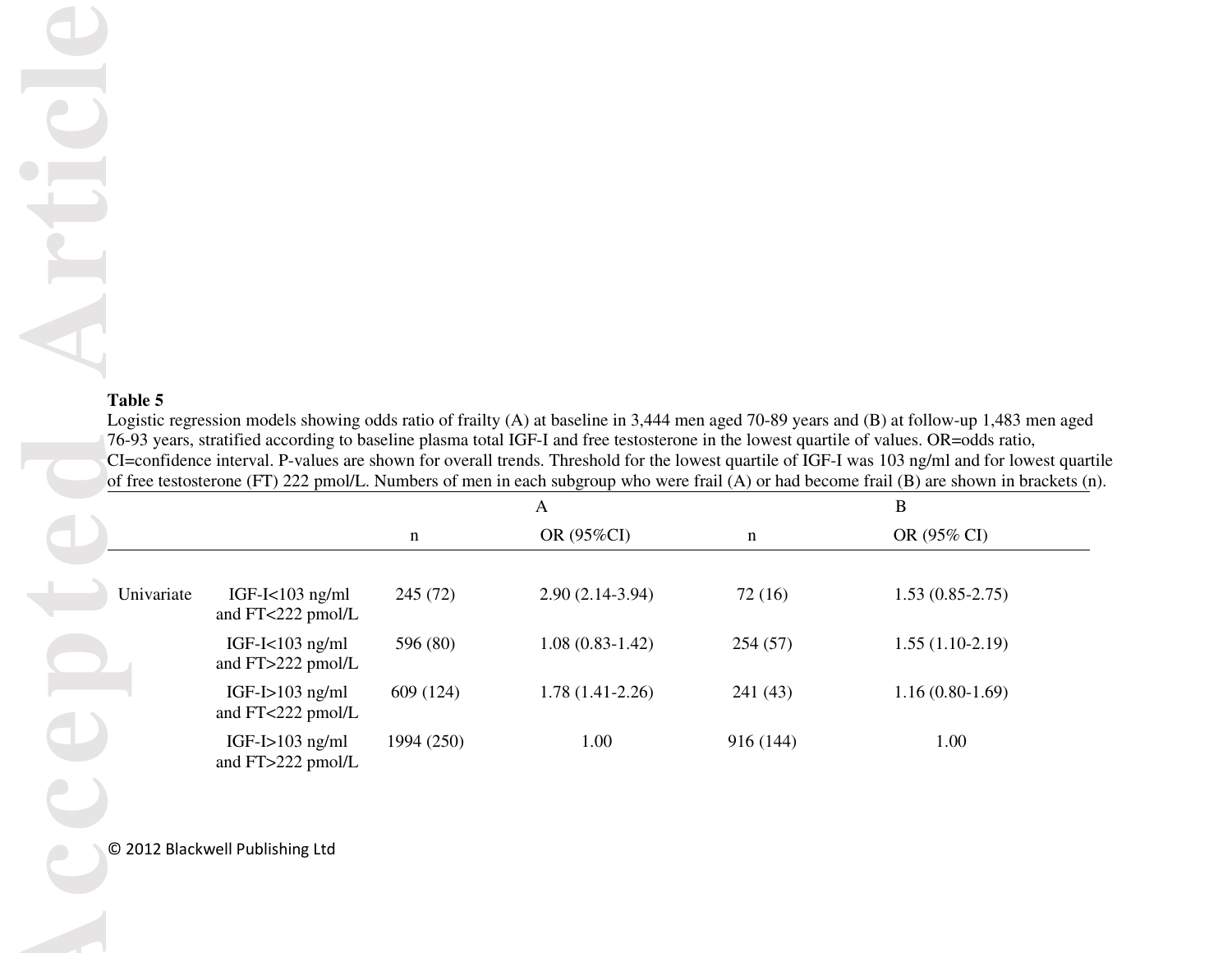| Adjusted* | IGF-I<103 ng/ml<br>and FT<222 pmol/L                                             | 245 (72)   | $2.13(1.54-2.95)$                                                                | 72(16)    | $1.12(0.59-2.10)$ |  |
|-----------|----------------------------------------------------------------------------------|------------|----------------------------------------------------------------------------------|-----------|-------------------|--|
|           | IGF-I $<$ 103 ng/ml<br>and FT>222 pmol/L                                         | 596 (80)   | $1.02(0.78-1.35)$                                                                | 254(57)   | $1.50(1.05-2.15)$ |  |
|           | IGF-I $>103$ ng/ml<br>and FT<222 pmol/L                                          | 609 (124)  | $1.47(1.15-1.89)$                                                                | 241 (43)  | $1.08(0.73-1.60)$ |  |
|           | IGF-I $>103$ ng/ml<br>and FT>222 pmol/L                                          | 1994 (250) | 1.00                                                                             | 916 (144) | 1.00              |  |
|           | Note: p value for trend could not be determined due to deviation from linearity. |            | * adjusted for age, BMI, smoking, fasting status at blood sampling and diabetes. |           |                   |  |
|           |                                                                                  |            |                                                                                  |           |                   |  |
|           |                                                                                  |            |                                                                                  |           |                   |  |
|           |                                                                                  |            |                                                                                  |           |                   |  |
|           |                                                                                  |            |                                                                                  |           |                   |  |
|           |                                                                                  |            |                                                                                  |           |                   |  |
|           | © 2012 Blackwell Publishing Ltd                                                  |            |                                                                                  |           |                   |  |
|           |                                                                                  |            |                                                                                  |           |                   |  |
|           |                                                                                  |            |                                                                                  |           |                   |  |